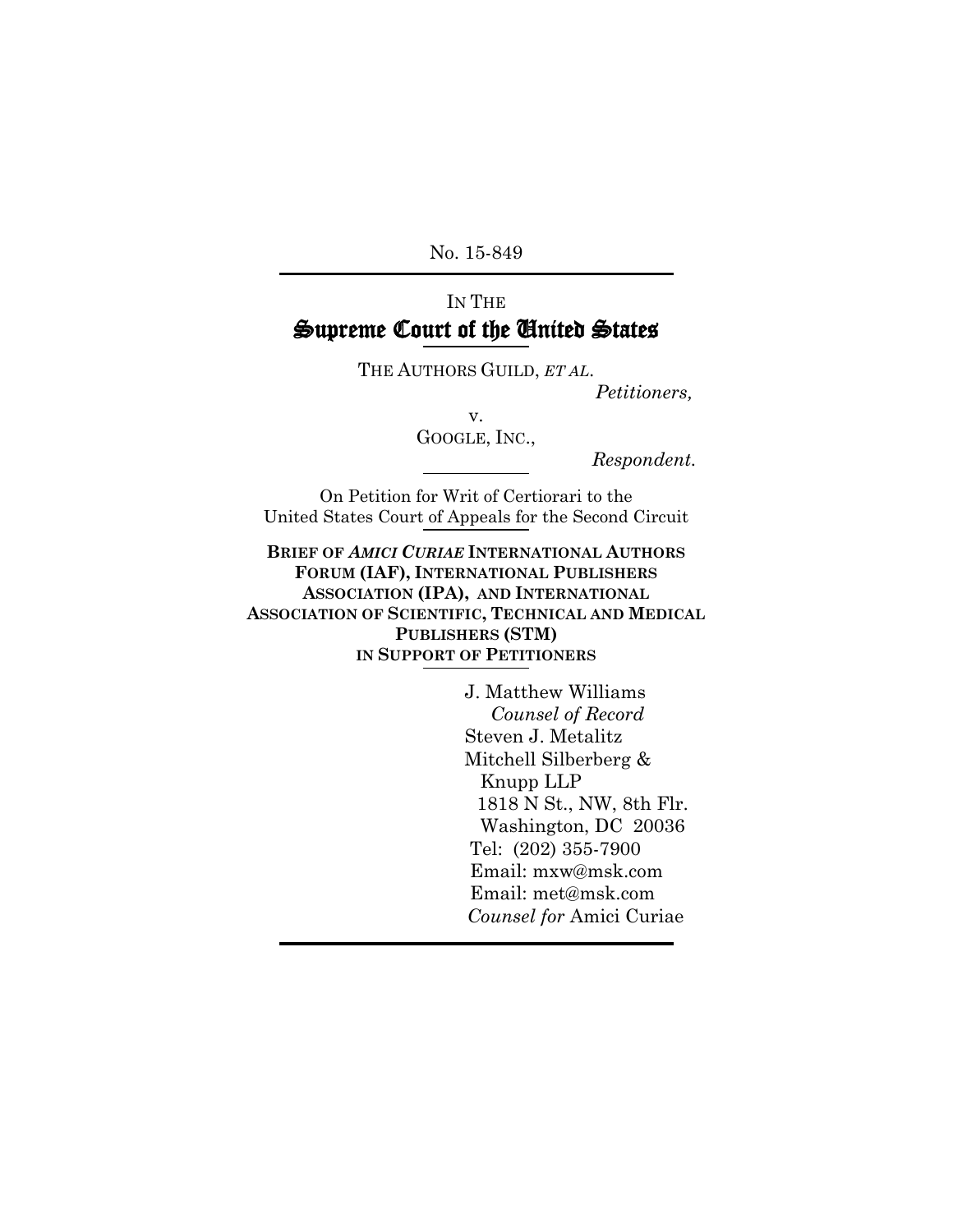## **TABLE OF CONTENTS**

|    |                                                                                                                                                                                                                                                                                                                                                                                                                                                                                     | Page           |
|----|-------------------------------------------------------------------------------------------------------------------------------------------------------------------------------------------------------------------------------------------------------------------------------------------------------------------------------------------------------------------------------------------------------------------------------------------------------------------------------------|----------------|
|    | <b>INTERESTS OF AMICI CURIAE</b>                                                                                                                                                                                                                                                                                                                                                                                                                                                    | 1              |
|    | <b>SUMMARY OF ARGUMENT</b>                                                                                                                                                                                                                                                                                                                                                                                                                                                          | $\overline{2}$ |
|    | ARGUMENT                                                                                                                                                                                                                                                                                                                                                                                                                                                                            | 7              |
| I. | Limitations On Exclusive Rights,<br>Including Fair Use, Must Be Confined To<br>Certain Special Cases That Do Not<br>Conflict With The Normal Exploitation Of<br>Works Or Unreasonably Prejudice The<br>Legitimate Interests Of Copyright<br>Owners.<br>Limitations Must Be Confined To<br>$A_{\cdot}$<br>Certain Special Cases.<br><b>B.</b><br>Limitations Must Not Conflict With<br>The Normal Exploitation Of Works.<br>C.<br>Limitations Must Not<br>Unreasonably Prejudice The | 7<br>9<br>12   |
|    | Legitimate Interests Of Copyright<br>Owners.                                                                                                                                                                                                                                                                                                                                                                                                                                        | 13             |
| Η. | The Second Circuit Panel's Opinion Below                                                                                                                                                                                                                                                                                                                                                                                                                                            |                |
|    | Does Not Meet The International Norm Of<br>The Three-Step Test.<br>The Second Circuit Panel Did Not<br>A.<br>Confine Its Fair Use Holding To<br>Certain Special Cases.<br><b>B.</b><br>The Second Circuit Panel Did Not                                                                                                                                                                                                                                                             | 15<br>15       |
|    | Take Into Account The Normal                                                                                                                                                                                                                                                                                                                                                                                                                                                        |                |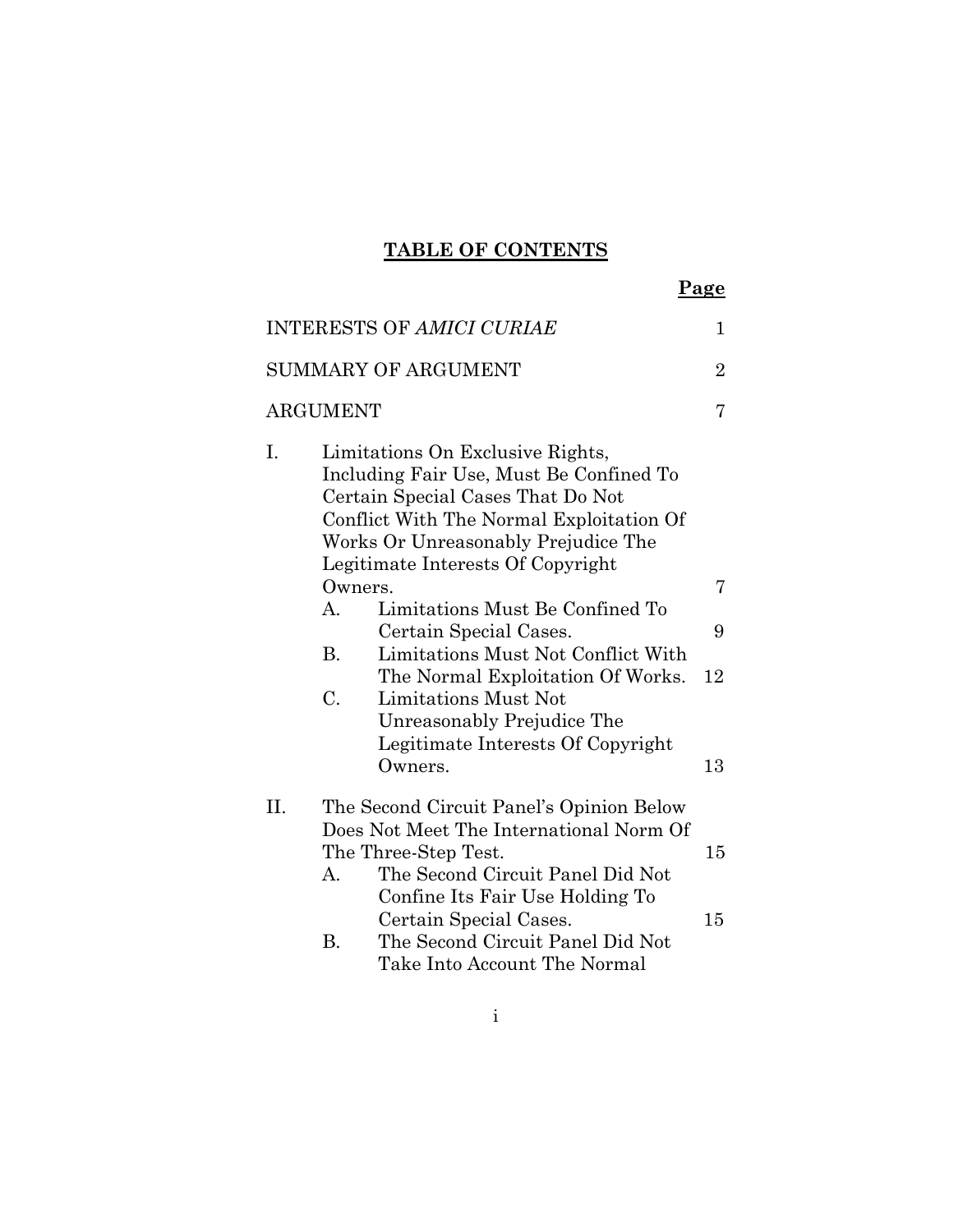#### **TABLE OF CONTENTS (continued)**

## **Page**

| <b>Expectations And Legitimate</b>     |    |
|----------------------------------------|----|
| Interest Of Copyright Owners In        |    |
| <b>Entering And Developing Markets</b> |    |
| For Digital Exploitation Of Their      |    |
| Works.                                 | 17 |
|                                        |    |

[CONCLUSION](#page-30-0) 22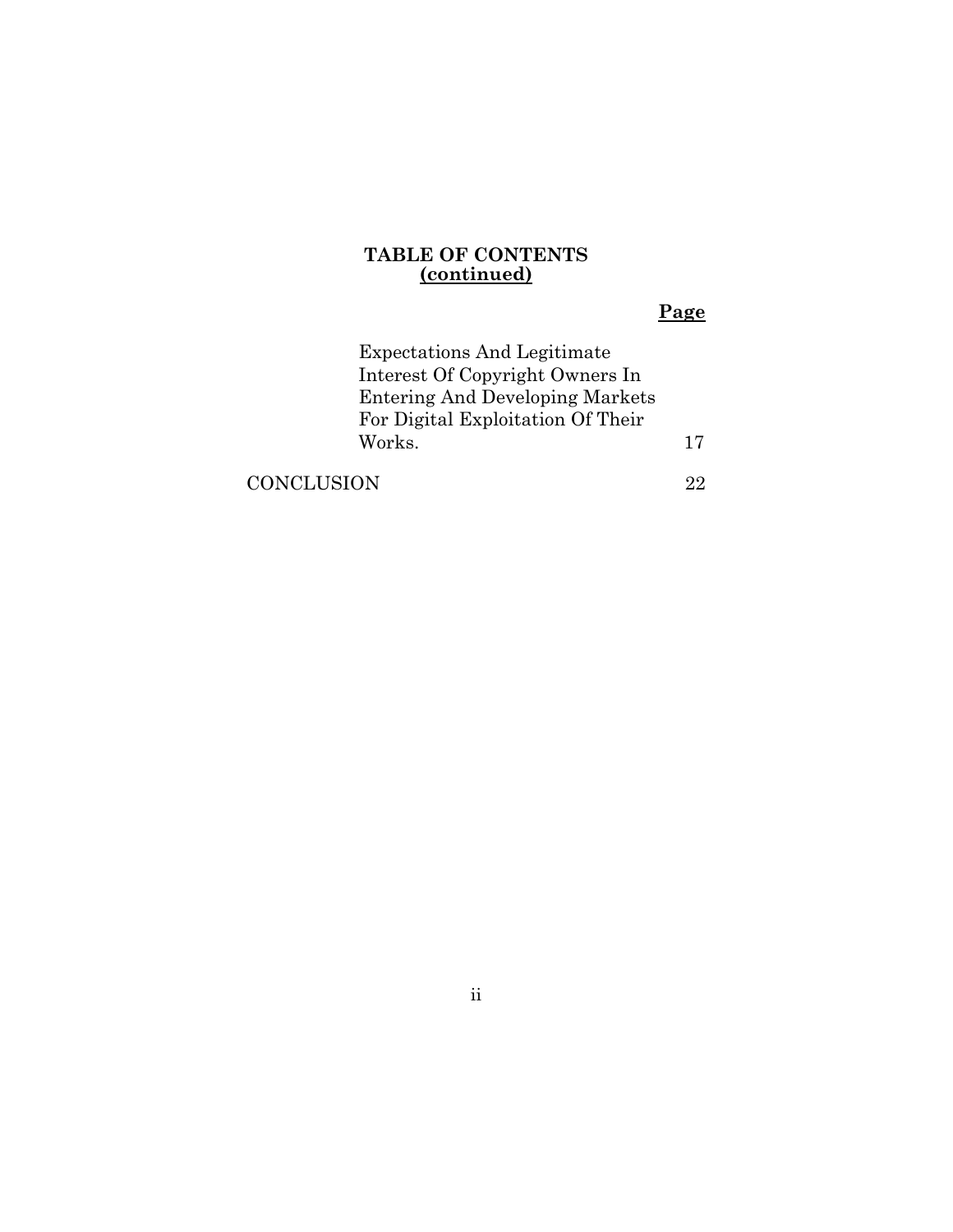## **TABLE OF AUTHORITIES**

# **Page(s)**

## **CASES**

| Am. Geophysical Union v. Texaco Inc.,                                                                                                                     |
|-----------------------------------------------------------------------------------------------------------------------------------------------------------|
| Authors Guild v. Google, Inc.,<br>804 F.3d 202 (2d Cir. 2015) 15, 16, 18                                                                                  |
| Basic Books, Inc. v. Kinko's Graphics<br>Corp.,<br>758 F. Supp. 1522 (S.D.N.Y. 1991)14                                                                    |
| Cambridge University Press v. Patton,<br>769 F.3d 1232 (11th Cir. 2014)16, 20                                                                             |
| Campbell v. Acuff-Rose Music, Inc.,                                                                                                                       |
| Carter v. Helmsley-Spear, Inc.,                                                                                                                           |
| $e$ Bay Inc. v. MercExchange, LLC,                                                                                                                        |
| Editions Seuil SA v. Google Inc.,<br>Tribunal de Grande Instance [Court<br>of First Instance] Paris, 3e ch., 2e<br>sec. Dec. 18, 2009, RG No. 09/00540 19 |
| Golan v. Holder,                                                                                                                                          |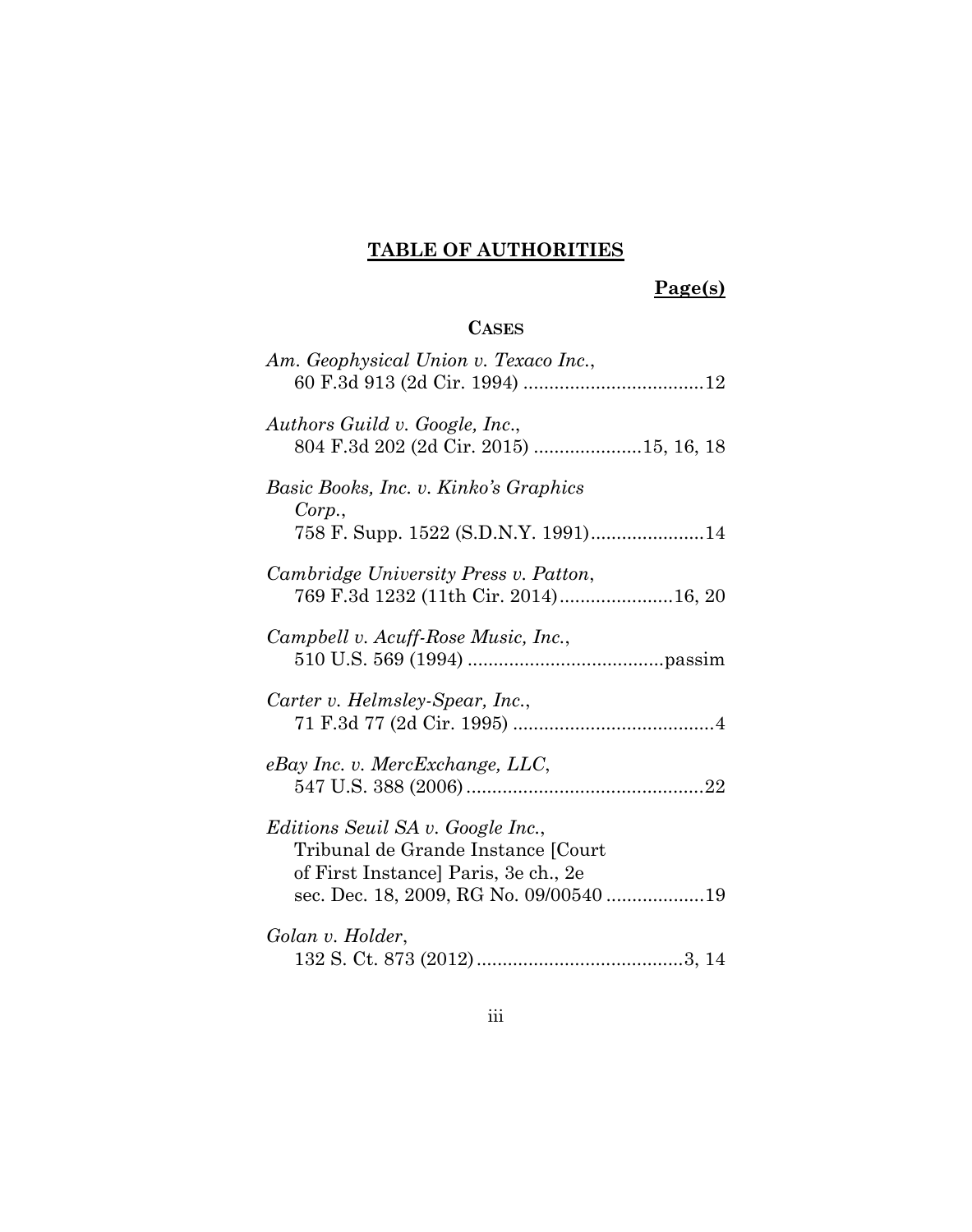| Google Inc. v. Copiepresse,<br>Cours d'Appel (CA)/Hoven van<br>Beroep (HvB)[Courts of Appeals]          |  |
|---------------------------------------------------------------------------------------------------------|--|
| Bruxelles, 9e ch. May 26, 2011, R                                                                       |  |
| Graham v. Florida,                                                                                      |  |
| Harper & Row, Publishers, Inc. v.<br>Nation Enters.,                                                    |  |
| Infopag Int'l $A/S$ v. Danske Dagblades<br><i>Forening,</i>                                             |  |
| Mazer v. Stein,                                                                                         |  |
| Murray v. The Charming Betsy,                                                                           |  |
| Princeton University Press. v. Michigan<br>Document Services, Inc.,<br>99 F.3d 1381 (6th Cir. 1996) (en |  |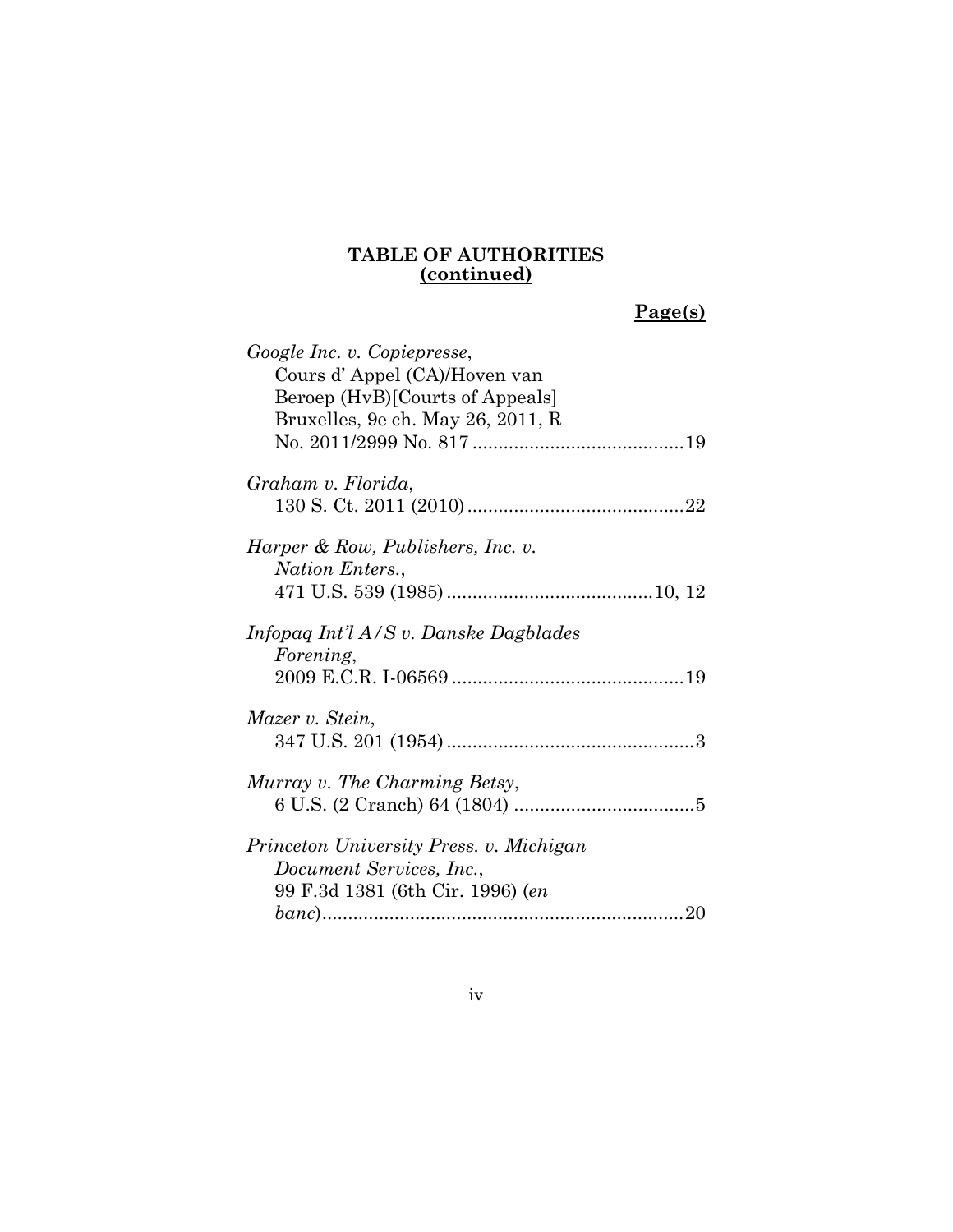| Sony Corp. of Am. v. Universal City<br>Studios, Inc.,                    |
|--------------------------------------------------------------------------|
| United States v. Weingarten,                                             |
| Video Pipeline, Inc. v. Buena Vista<br>Home Entertainment, Inc.,         |
| Zomba Enters. v. Panorama Records,<br>Inc.,                              |
| <b>CONSTITUTION AND STATUTES</b>                                         |
|                                                                          |
| 17 U.S.C.                                                                |
|                                                                          |
| Berne Convention Implementation Act<br>of 1988, Pub. L. No. 100-568, 102 |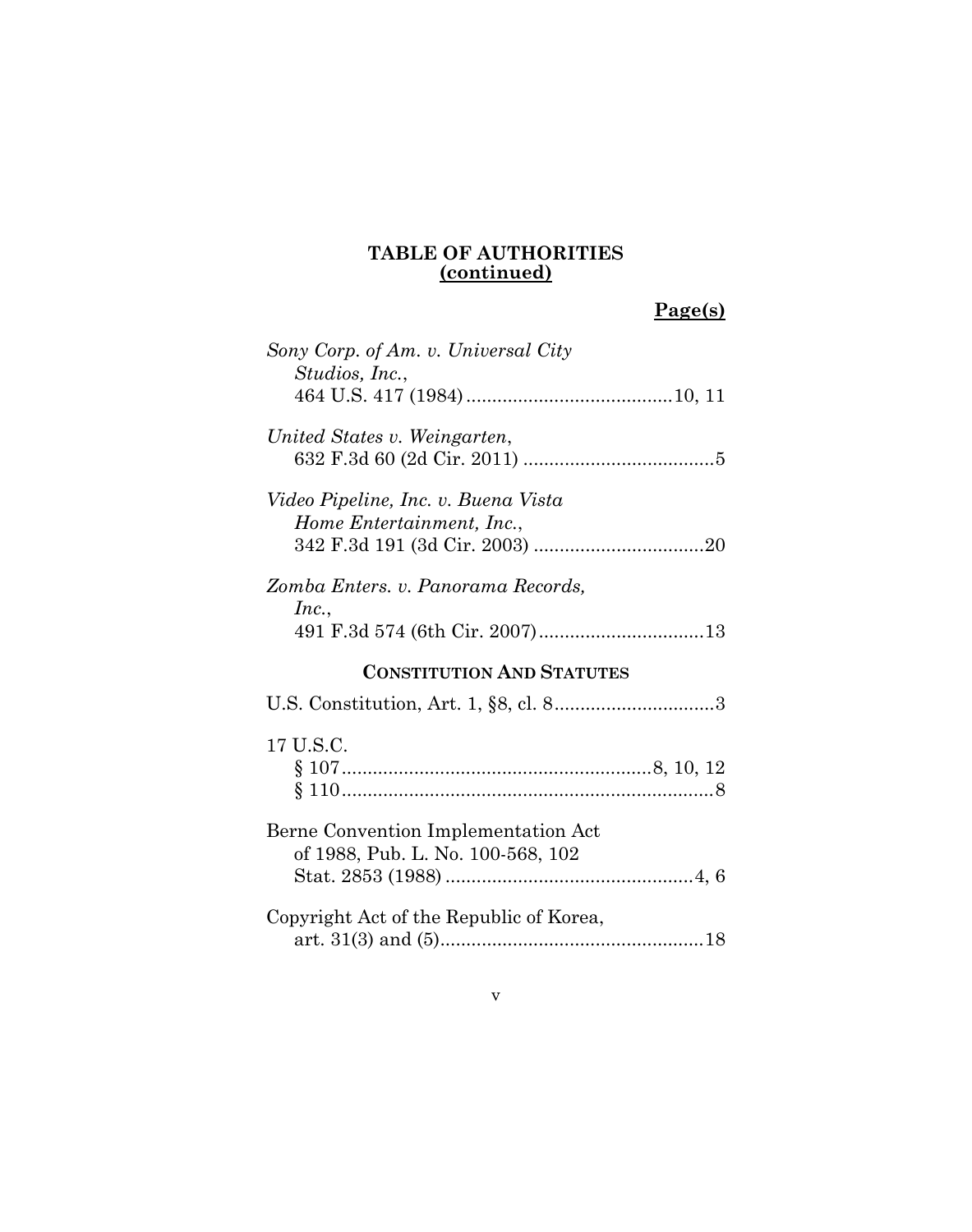| Digital Millennium Copyright Act, tit. I,<br>Pub. L. No. 105-304, 112 Stat. 2860                                                             |  |
|----------------------------------------------------------------------------------------------------------------------------------------------|--|
| Uruguay Round Agreements Act, Pub.<br>L. No. 103-465, 108 Stat. 4809                                                                         |  |
| <b>OTHER AUTHORITIES</b>                                                                                                                     |  |
| Eric J. Schwartz & David Nimmer,<br>United States, § 1[1][a], in 2<br><b>INTERNATIONAL COPYRIGHT LAW AND</b><br>PRACTICE (P.E. Geller & M.B. |  |
| Eric Pfanner, In France, Publisher and<br>Google Reach Deal, N.Y. Times, Aug.                                                                |  |
| European Union, Memorandum of<br>Understanding, Key Principles on<br>the Digitisation and Making<br>Available of Out-of-Commerce Works       |  |
| H. Rep. on Copyright Law Revisions,                                                                                                          |  |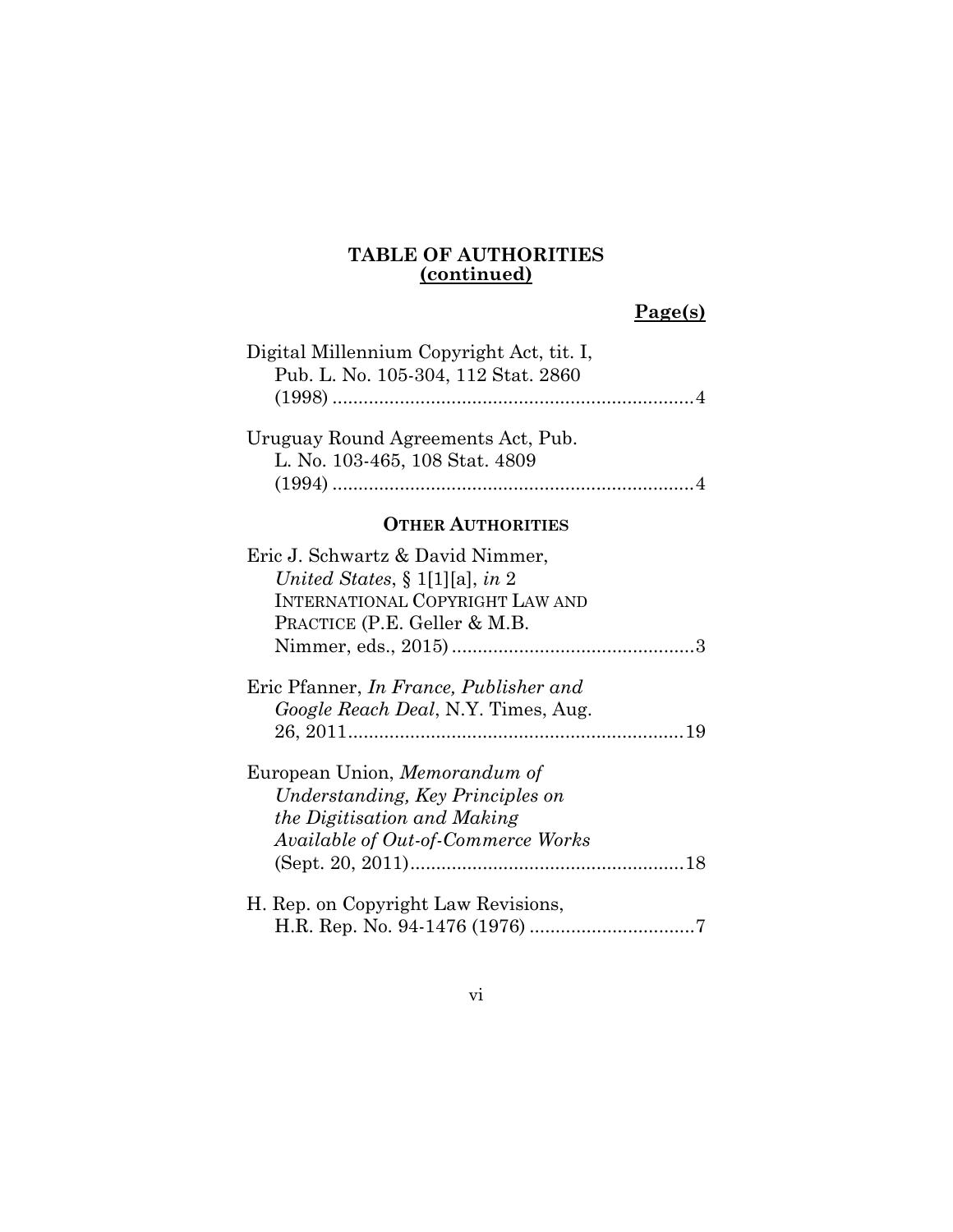| Jo Oliver, Copyright in the WTO: The<br>Panel Decision on the Three-Step<br><i>Test</i> , 25 Colum. J.L. & Arts 119 |
|---------------------------------------------------------------------------------------------------------------------|
| Mihaly Ficsor, THE LAW OF COPYRIGHT<br>AND THE INTERNET 280-88, 300-03                                              |
| Office of the United States Trade<br>Representative, Section 110(5) of                                              |
| III Paul Goldstein, GOLDSTEIN ON                                                                                    |
| I Sam Ricketson & Jane C. Ginsburg,<br><b>INTERNATIONAL COPYRIGHT AND</b><br>NEIGHBOURING RIGHTS § 4.38 (2d ed.     |
| Thierry Geerts, Partnering with<br>Belgian News Publishers, Google                                                  |
| U.S. Copyright Office, Legal Issues In<br>Mass Digitization: A Preliminary<br>Analysis and Discussion Document      |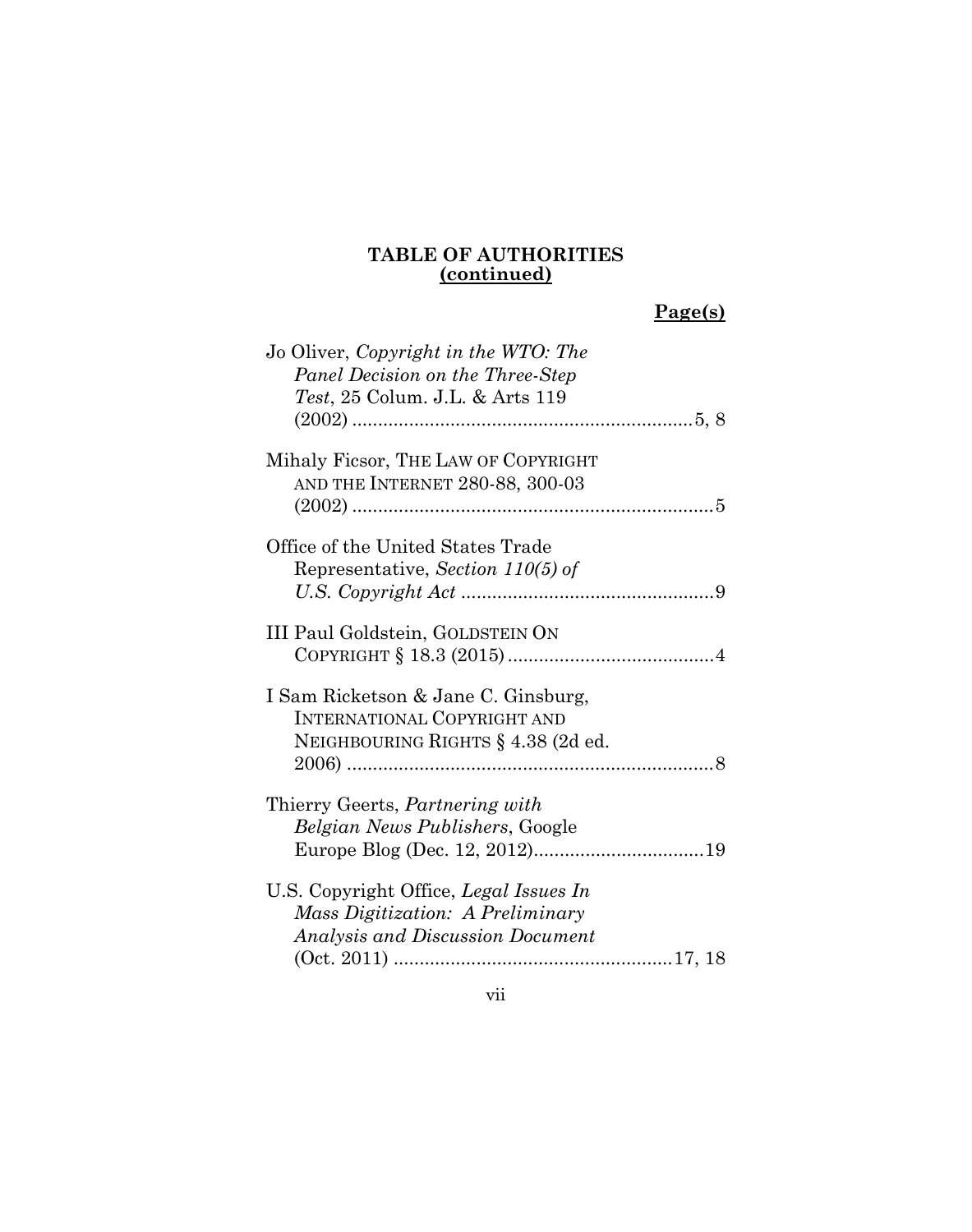## **Page(s)**

World Trade Organization, Rep. of the Panel, United States – Section 110(5) of the U.S. Copyright Act, WT/DS160/R (June 15, 2000).......................passim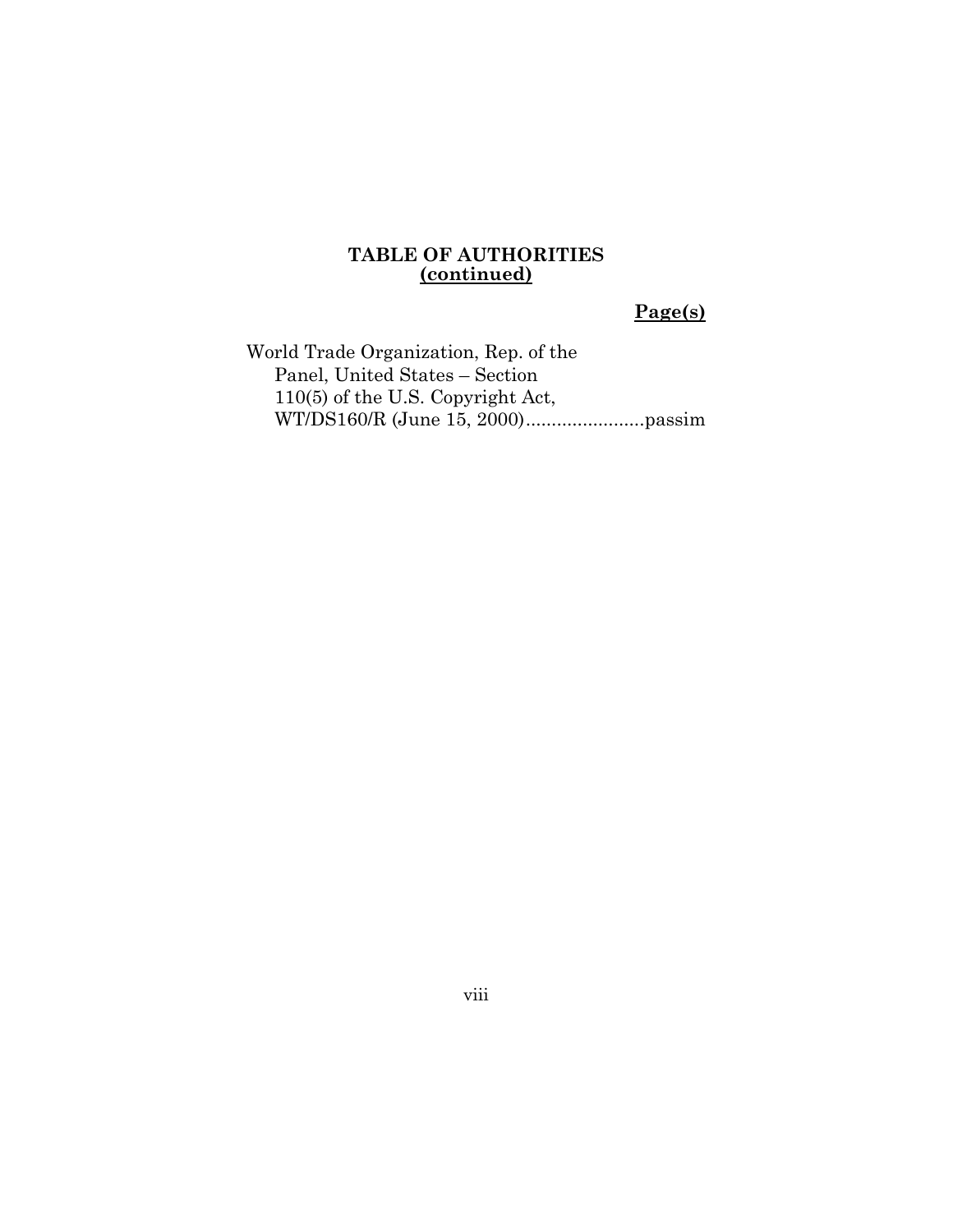### <span id="page-9-0"></span>**INTERESTS OF** *AMICI CURIAE***<sup>1</sup>**

The International Authors Forum ("IAF") is a membership body for organizations representing authors all over the world. IAF provides a forum for discussion, debate and action for authors on a global scale. IAF's mission is to ensure that authors' voices are heard when issues that impact them are presented.

The International Publishers Association ("IPA") is the international industry federation of national and regional associations representing all aspects of book and journal publishing globally. Established in 1896, IPA actively fights against censorship and promotes copyright, literacy, and freedom of speech on behalf of its member associations and publishers in more than 55 countries.<sup>2</sup>

<sup>1</sup> No party or counsel for any party authored any part of this brief or made a monetary contribution intended to fund the preparation and submission of this brief. In addition to *Amici*, the International Federation of Reproduction Rights Organisations (IFRRO) contributed to funding the preparation of this brief. Counsel for all parties received at least ten-days' notice of *Amici*'s intent to file this brief. All parties consent to *Amici* filing this brief.

<sup>2</sup> Although the Association of American Publishers, Inc. ("AAP") is a member of IPA, it has not participated in the preparation or submission of this brief.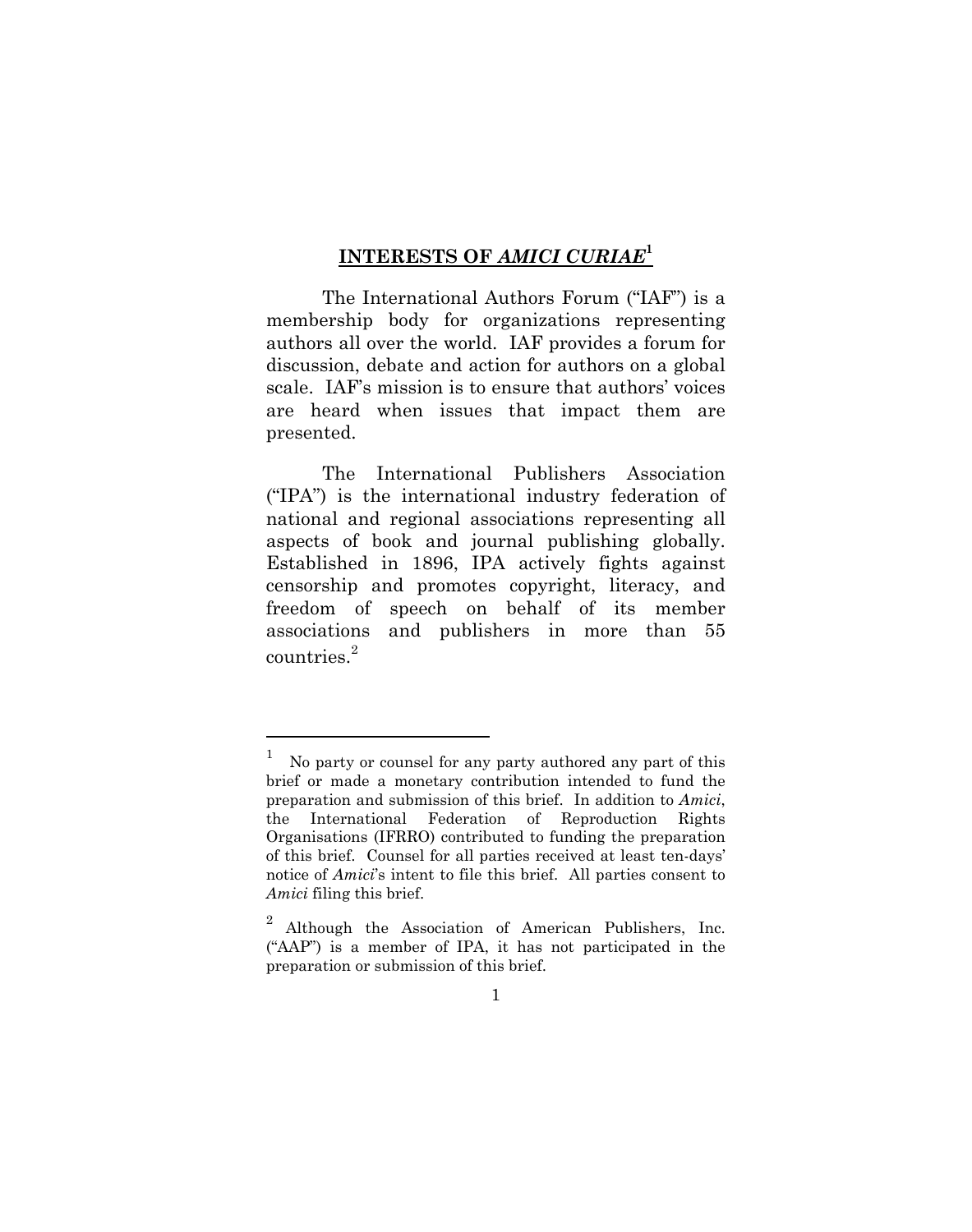The International Association of Scientific, Technical & Medical Publishers ("STM") was founded in 1969 and has its Secretariat in the Netherlands. STM is the voice of scholarly and academic publishers world-wide and comprises approximately 120 scientific, technical, medical, and scholarly publishers, collectively responsible for more than 65% of the global annual output of scientific and technical research articles, over half the active research journals, and hundreds of thousands of print and electronic books, reference works, and databases.

Collectively, *Amici* have strong interests in U.S. compliance with copyright-related international treaties and agreements and with preserving an effective level of copyright protection for authors and copyright owners from the U.S. and abroad. Their breadth of experience with how copyright laws facilitate creative output around the world provides them with a unique perspective on Google's massdigitization efforts and on the Second Circuit opinion's erroneous approach to the fair use doctrine.

### <span id="page-10-0"></span>**SUMMARY OF ARGUMENT**

The Court should grant the Authors Guild's Petition because the Second Circuit's opinion adopts an interpretation of the fair use doctrine that is contrary to this Court's prior decisions, conflicts with decisions of at least three Courts of Appeal, and, if broadly applied, would place the United States out of compliance with numerous international treaties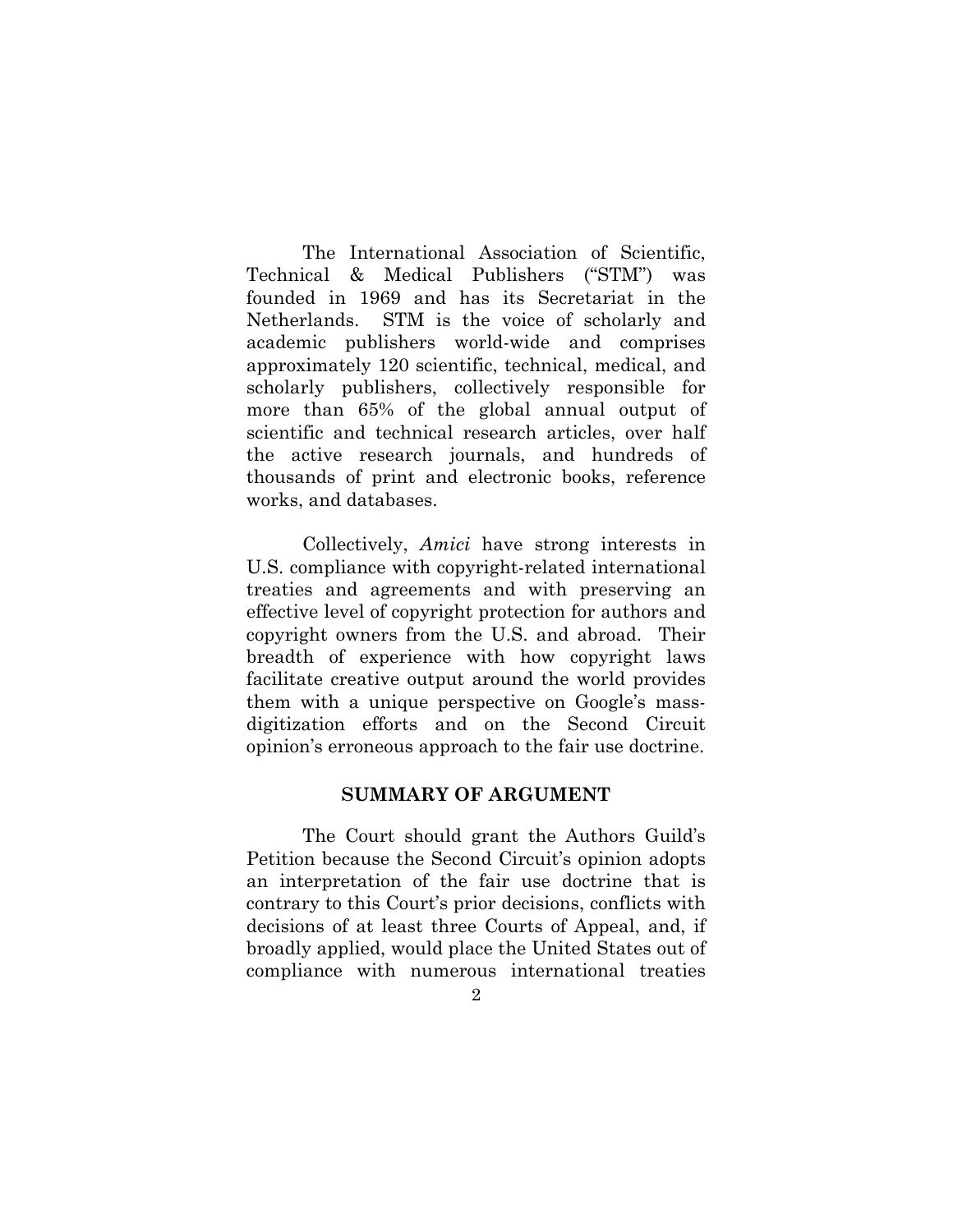and agreements that place limits on the scope of limitations and exceptions to the exclusive rights of copyright owners.

The Copyright Act must be interpreted to achieve its purpose of promoting "the Progress of Science and useful Arts." U.S. Constitution, Art. 1, § 8, cl. 8. As this Court has observed:

> The economic philosophy behind the clause empowering Congress to grant patents and copyrights is the conviction that encouragement of individual effort by personal gain is the best way to advance public welfare through the talents of authors and inventors in "Science and useful Arts." Sacrificial days devoted to such creative activities deserve rewards commensurate with the services rendered.

*Mazer v. Stein*, 347 U.S. 201, 219 (1954). To implement that philosophy, "Congress [has] determined that U.S. interests [a]re best served by our full participation in the dominant system of international copyright protection." *Golan v. Holder*, 132 S. Ct. 873, 894 (2012). Thus, beginning in the 1970's, Congress passed a series of laws to bring the U.S. Copyright Act into accord with international norms. *See* Eric J. Schwartz & David Nimmer, *United States*, § 1[1][a], *in* 2 INTERNATIONAL COPYRIGHT LAW AND PRACTICE (P.E. Geller & M.B. Nimmer, eds., 2015) (listing statutory amendments).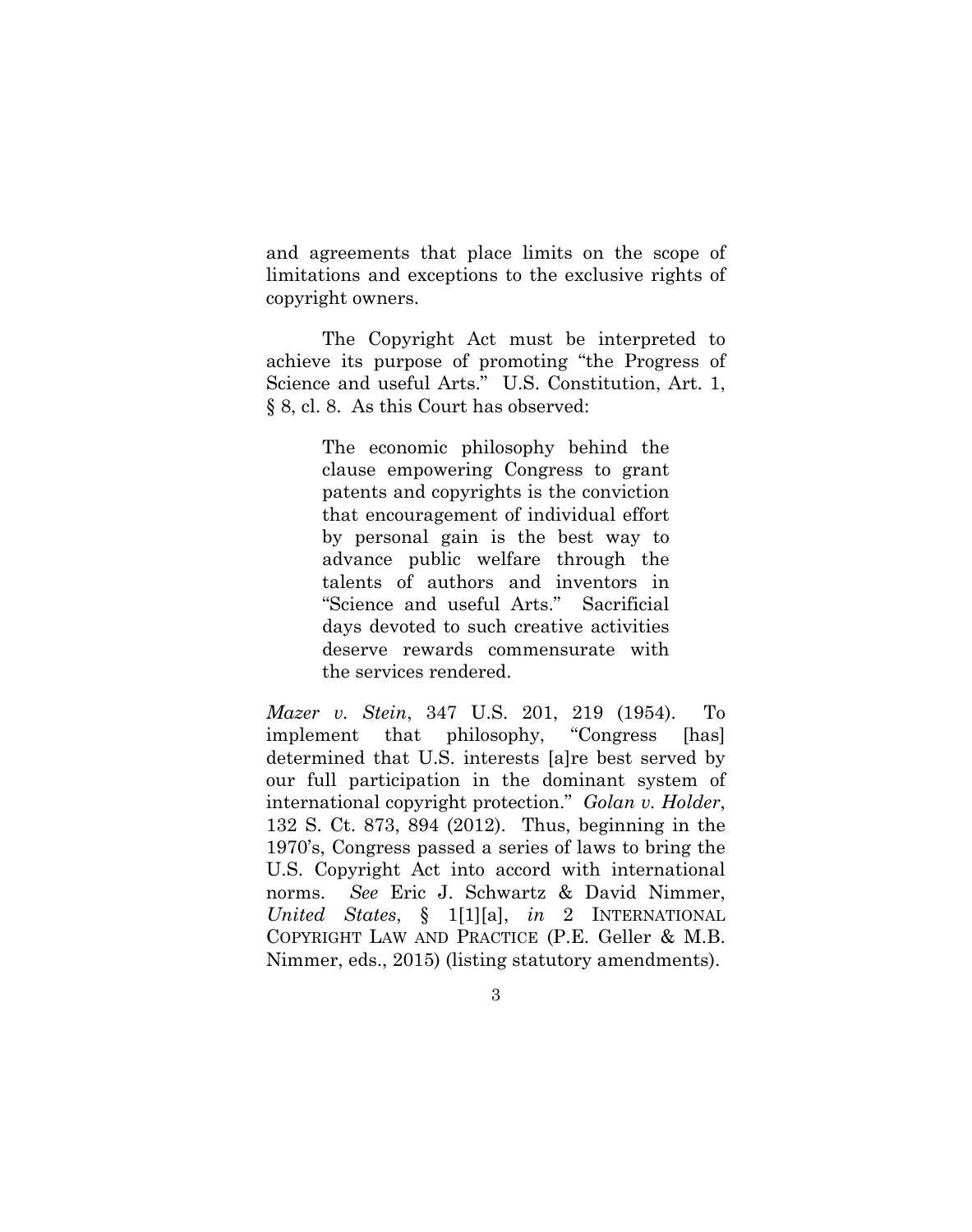Now, *inter alia*, the U.S. is obligated to meet the minimum standards for copyright protection required of members of the Berne Convention, the World Trade Organization's TRIPs Agreement, and the WIPO Copyright Treaty. *See* Berne Convention for the Protection of Literary and Artistic Works, Sept. 9, 1886 (Paris Text 1971, as amended Sept. 28, 1979), 25 U.S.T. 1341, 828 U.N.T.S. 221; Agreement on Trade-Related Aspects of Intellectual Property Rights, Apr. 15, 1994, Marrakesh Agreement Establishing the World Trade Organization, Annex 1C, 1867 U.S.T. 154, 33 I.L.M. 81; WIPO Copyright Treaty, Dec. 20, 1996, 36 I.L.M,  $65<sup>3</sup>$ 

In exchange for the U.S. recognizing the rights of foreign nationals, other member nations also protect the rights of U.S. authors and copyright owners under the principle of national treatment, which "obligates a country to protect the works of foreign nationals on at least the same terms that it extends to works of its own nationals." III Paul Goldstein, GOLDSTEIN ON COPYRIGHT § 18.3 (2015).

<sup>&</sup>lt;sup>3</sup> These treaties and agreements were implemented by the following statutes: Berne Convention Implementation Act of 1988, Pub. L. No. 100-568, 102 Stat. 2853 (1988) (implementing Berne Convention); Uruguay Round Agreements Act, Pub. L. No. 103-465, 108 Stat. 4809 (1994) (implementing TRIPs); Digital Millennium Copyright Act, tit. I, Pub. L. No. 105-304, 112 Stat. 2860, 2861 (1998) (implementing WCT). They are not self-executing. *See Carter v. Helmsley-Spear, Inc.*, 71 F.3d 77, 83 (2d Cir. 1995).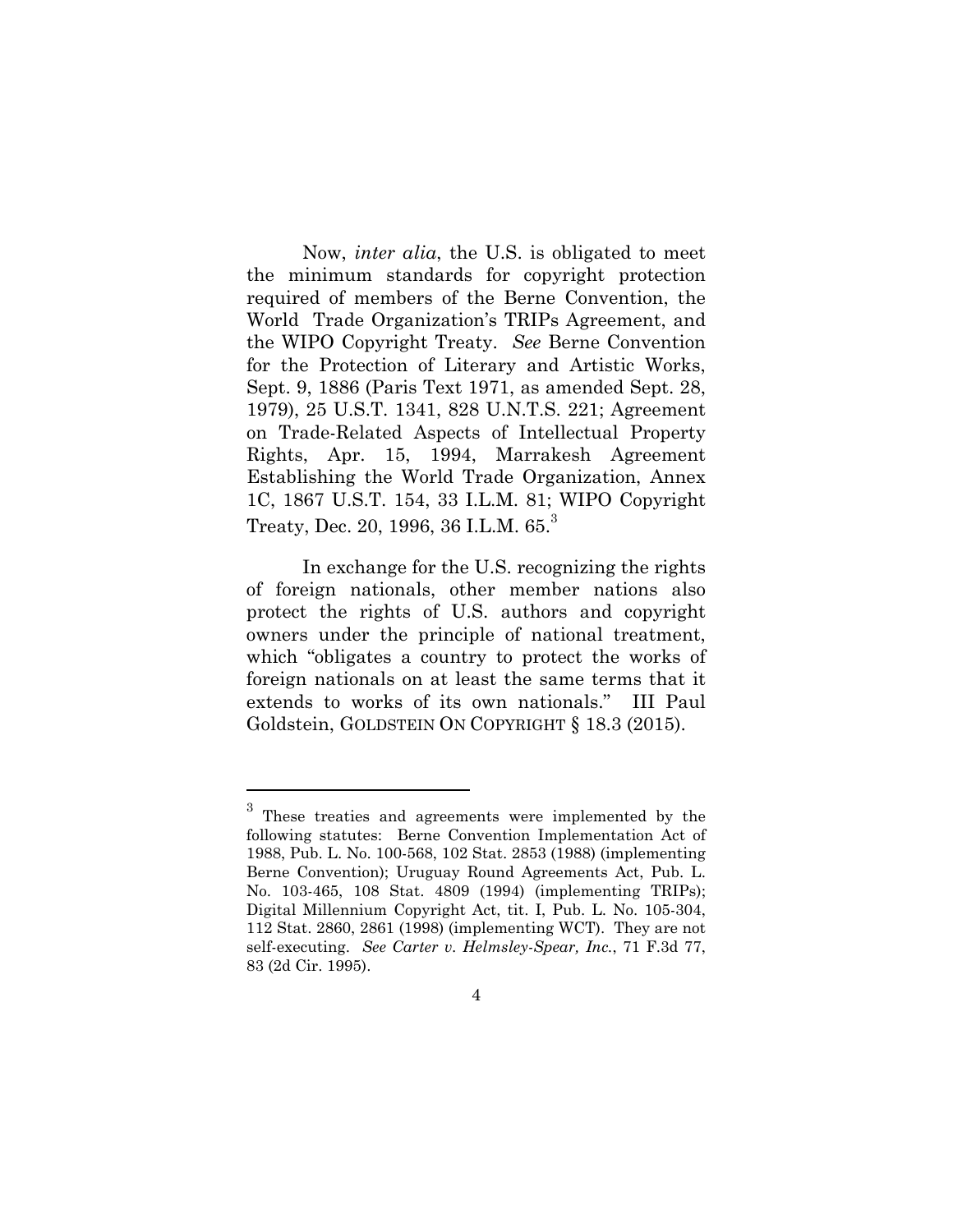This international regime requires the U.S. to provide copyrightable works of authorship, including virtually all the works contained in the books that Google copied, with certain exclusive rights, including the right to reproduce the works in copies and to display the works publicly. Berne Convention, arts. 2, 9(1); TRIPs, art. 9; WCT, art. 8. The regime also prohibits the U.S. from creating any exceptions to these exclusive rights, other than (1) in certain special cases that do not (2) conflict with the normal exploitation of works or (3) unreasonably prejudice the legitimate interests of copyright owners. *See* Mihaly Ficsor, THE LAW OF COPYRIGHT AND THE INTERNET 280-88, 300-03 (2002) (discussing article 9(2) of the Berne Convention and article 13 of the TRIPs Agreement). This standard for judging the legitimacy of limitations and exceptions, which is a pervasive feature of the entire international copyright system, is referred to as the "three-step test." Not only is the United States bound to respect it, its failure to do so can lead to international sanctions against it. *See generally* Jo Oliver, *Copyright in the WTO: The Panel Decision on the Three-Step Test*, 25 Colum. J.L. & Arts 119 (2002).

Ever since the Supreme Court's decision in *Murray v. The Charming Betsy*, 6 U.S. (2 Cranch) 64 (1804), U.S. courts have been bound to interpret and apply statutes passed by Congress in a way that avoids conflicts with the law of nations, particularly explicit obligations that the U.S. has undertaken by negotiating and ratifying international treaties. *See United States v. Weingarten*, 632 F.3d 60, 64-65 (2d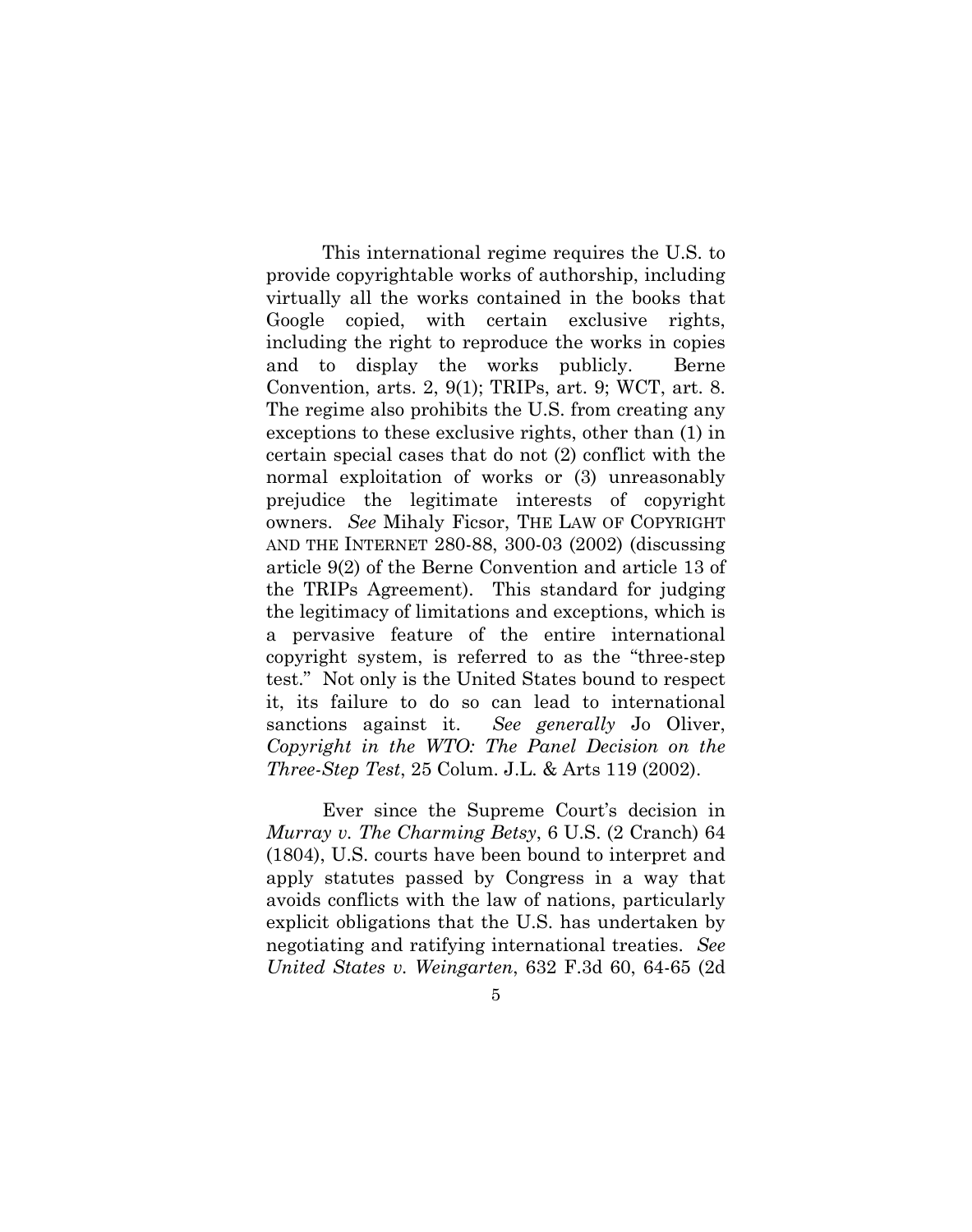Cir. 2011) ("[A]n act of Congress ought never to be construed to violate the law of nations, if any other possible construction remains.") (citation omitted). Since the fair use doctrine acts as a limitation on the scope of exclusive rights, U.S. courts are required to apply the fair use doctrine in a manner that satisfies the requirements of the three-step test, if there is "any possible construction" of fair use that would do so.

Indeed, Congress itself, in adopting implementing legislation for the first of the many international agreements to which the U.S. has acceded that include the three-step test, specifically declared that "[t]he amendments made by this Act, together with the law as it exists on the date of the enactment of this Act, satisfy the obligations of the United States in adhering to the Berne Convention." Berne Convention Implementation Act of 1988, Pub. L. 100-568, 102 Stat. 2853, sec. 2(3) (1988). Those obligations include the duty to confine copyright exceptions and limitations, including fair use, to those meeting the three-step test.

There is no logical reason why fair use cannot be applied consistently with the three-step test. Traditional fair use principles line up with the threestep test quite well.

The decision below is a striking outlier in this regard. The panel made no effort to engage in any "case-by-case" analysis of the vast spectrum of books that Google copied cover-to-cover, nor even to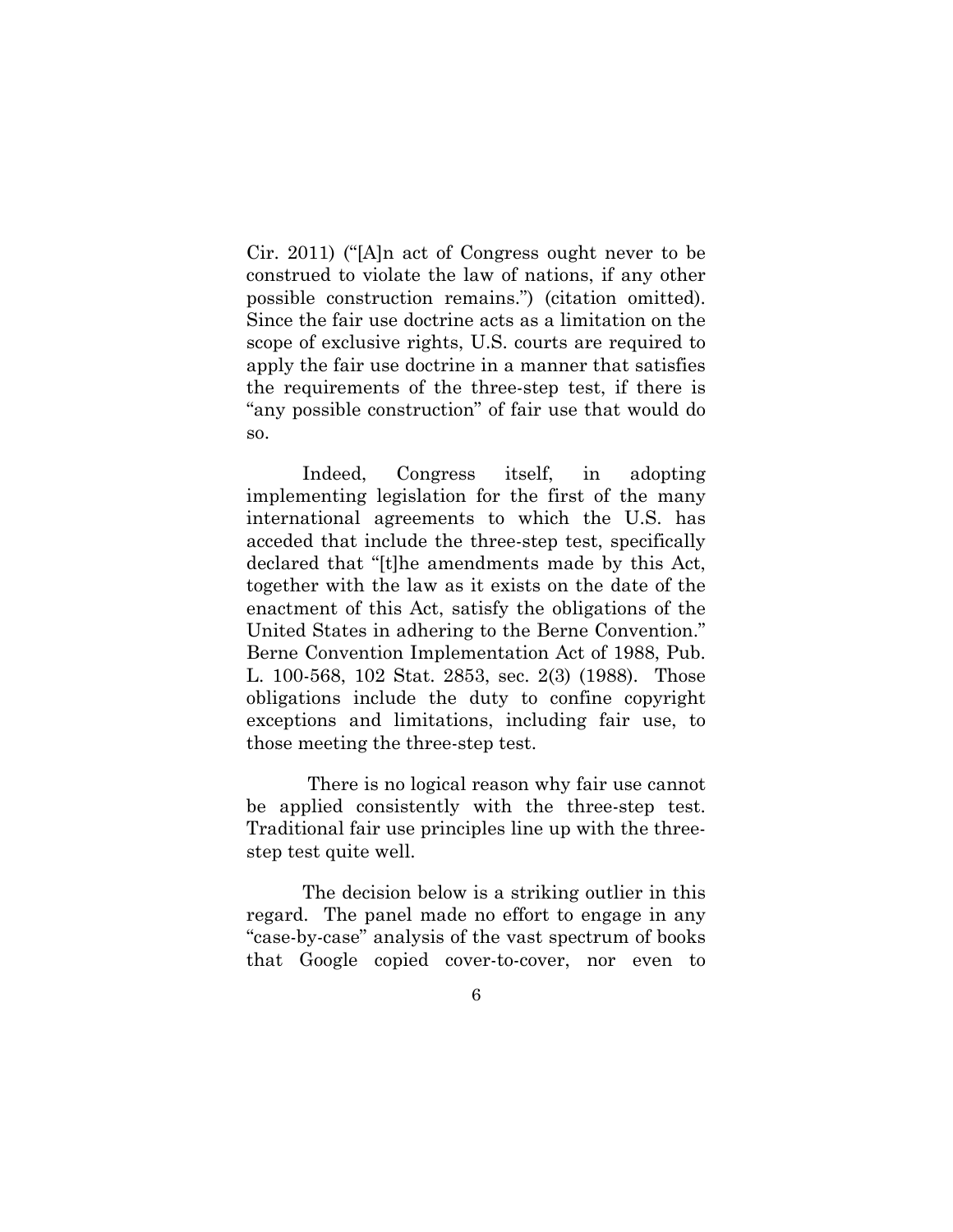categorize the different types of works involved, in order to assess the differential impact of the copying on different categories of authors and publishers. This approach made it impossible to gauge whether the exception being recognized is confined to "certain special cases." And the Second Circuit panel's expansive application of "transformative" use swept aside any meaningful consideration of how the mass copying would conflict with actual or potential licensed means of exploitation of the works, or the extent to which it would prejudice legitimate interests of copyright owners. While the Petition for *Certiorari* amply indicates how the decision below conflicts with the fair use jurisprudence of this Court and with the approaches taken by other Courts of Appeal, review by this Court would also enable it to instruct the lower courts on how to apply the fair use doctrine in a manner consistent with this nation's international obligations. Doing so will ultimately benefit the public by maximizing incentives to create and license works in a competitive marketplace.

#### <span id="page-15-0"></span>**ARGUMENT**

<span id="page-15-1"></span>I. **Limitations On Exclusive Rights, Including Fair Use, Must Be Confined To Certain Special Cases That Do Not Conflict With The Normal Exploitation Of Works Or Unreasonably Prejudice The Legitimate Interests Of Copyright Owners.**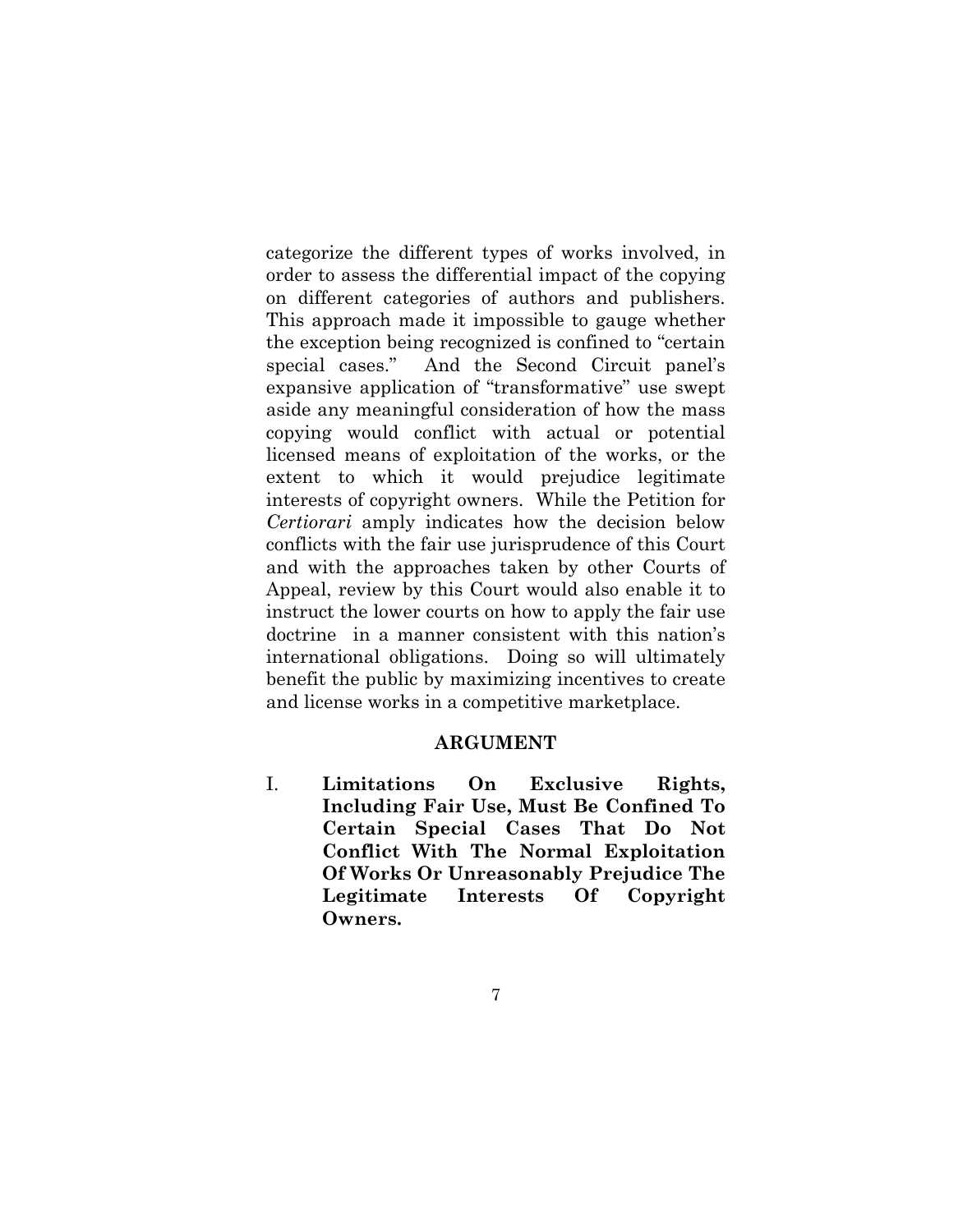Consistent with the treaties and agreements that establish international standards for copyright protection, the United States Congress crafted the Copyright Act to provide broad protections in the form of exclusive rights in original "works" subject to narrowly defined statutory exceptions. *See* H. Rep. on Copyright Law Revisions, H.R. Rep. No. 94-1476, at 61 (1976) ("The approach of the bill is to set forth the copyright owner's exclusive rights in broad terms in section 106, and then to provide various limitations, qualifications or exemptions in the … sections that follow."). These exceptions, including the fair use defense of 17 U.S.C. § 107, must not be interpreted to unreasonably narrow the exclusive rights of copyright owners if the United States is to comply with its international obligations.

The risks of non-compliance with those obligations – and specifically with the three-step test – are far from theoretical. When a signatory to the TRIPs agreement fails to provide the requisite level of protection, other WTO members can bring dispute-resolution proceedings against that country. *See* I Sam Ricketson & Jane C. Ginsburg, INTERNATIONAL COPYRIGHT AND NEIGHBOURING RIGHTS § 4.38 (2d ed. 2006) (summarizing articles 63 and 64 of TRIPs). If a WTO-appointed panel determines that insufficient protection is provided, monetary sanctions can result. *Id.*

In one such case, the European Union brought a dispute against the United States based on overly broad exceptions, contained in section 110(5) of the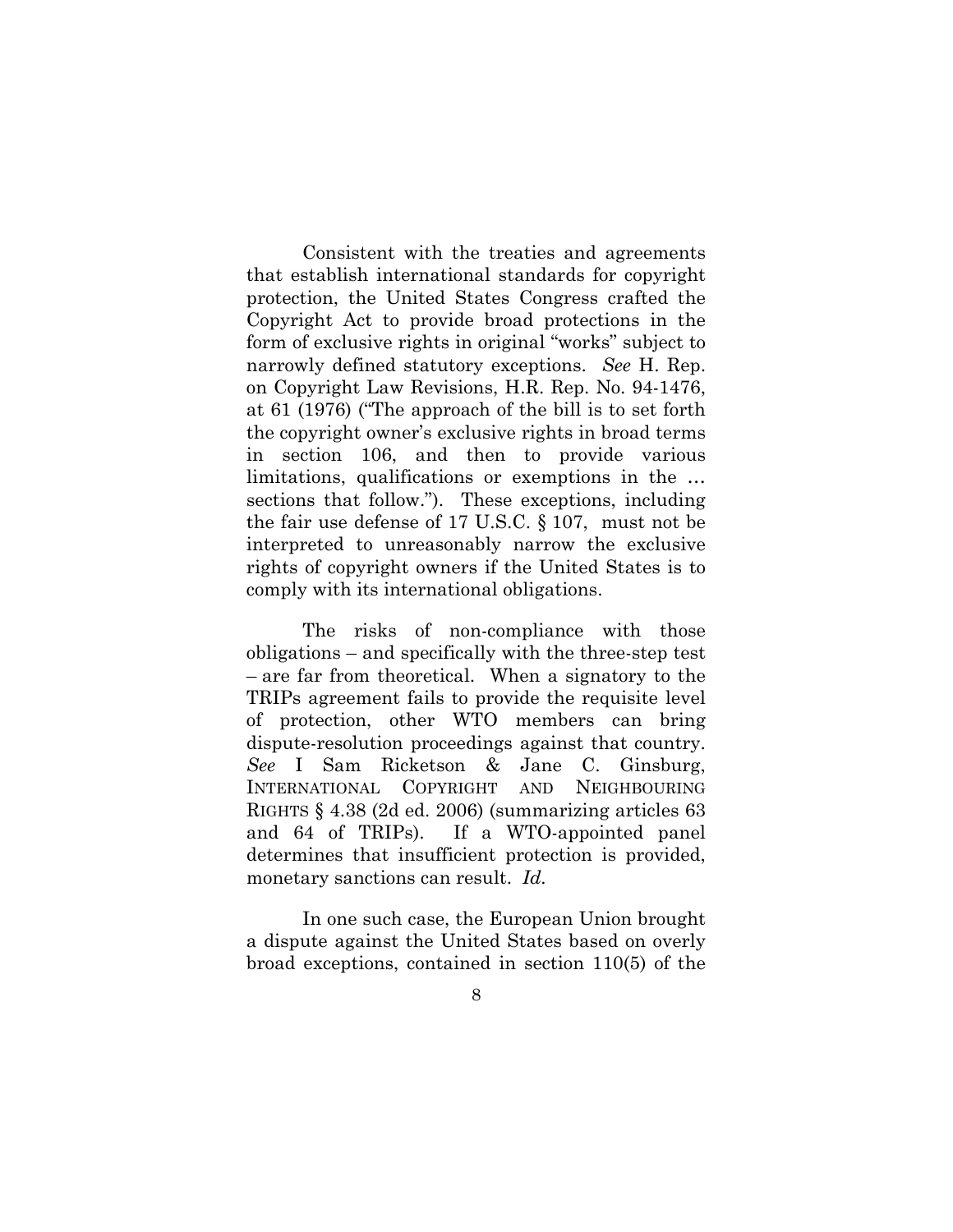Copyright Act, to the exclusive right to publicly perform musical works. *See generally* Jo Oliver, *Copyright in the WTO: The Panel Decision on the Three-Step Test*, 25 Colum. J.L. & Arts 119 (2002). In an authoritative and detailed opinion, a WTO panel defined the requirements of the three-step test and concluded that the U.S. statute violated the test by exempting millions of bars, restaurants and other venues from paying royalties to songwriters and music publishers. *See* Rep. of the Panel, United States – Section 110(5) of the U.S. Copyright Act, WT/DS160/R (June 15, 2000) [hereinafter "WTO Report"]. $4$  Subsequently, the U.S. has paid the E.U. millions of dollars of compensation.<sup>5</sup>

> <span id="page-17-0"></span>A. Limitations Must Be Confined To Certain Special Cases.

The first step in the three-step test requires limitations and exceptions to be confined to "certain special cases." TRIPs, art. 13. "Certain" cases are those that are "clearly defined," such that they provide "a sufficient degree of legal certainty."WTO Report ¶ 6.108. "Special" cases are "limited in [their] field of application or exceptional in [their] scope. In

<sup>4</sup> The report is available here: http://www.wto.org/english/ tratop e/dispu e/cases e/ds160 e.htm.

<sup>&</sup>lt;sup>5</sup> The United States Trade Representative summarizes the dispute and payments here: http://www.ustr.gov/tradetopics/enforcement/dispute-settlement-proceedings/unitedstates-%E2%80%94-section-1105-us-copyright-ac.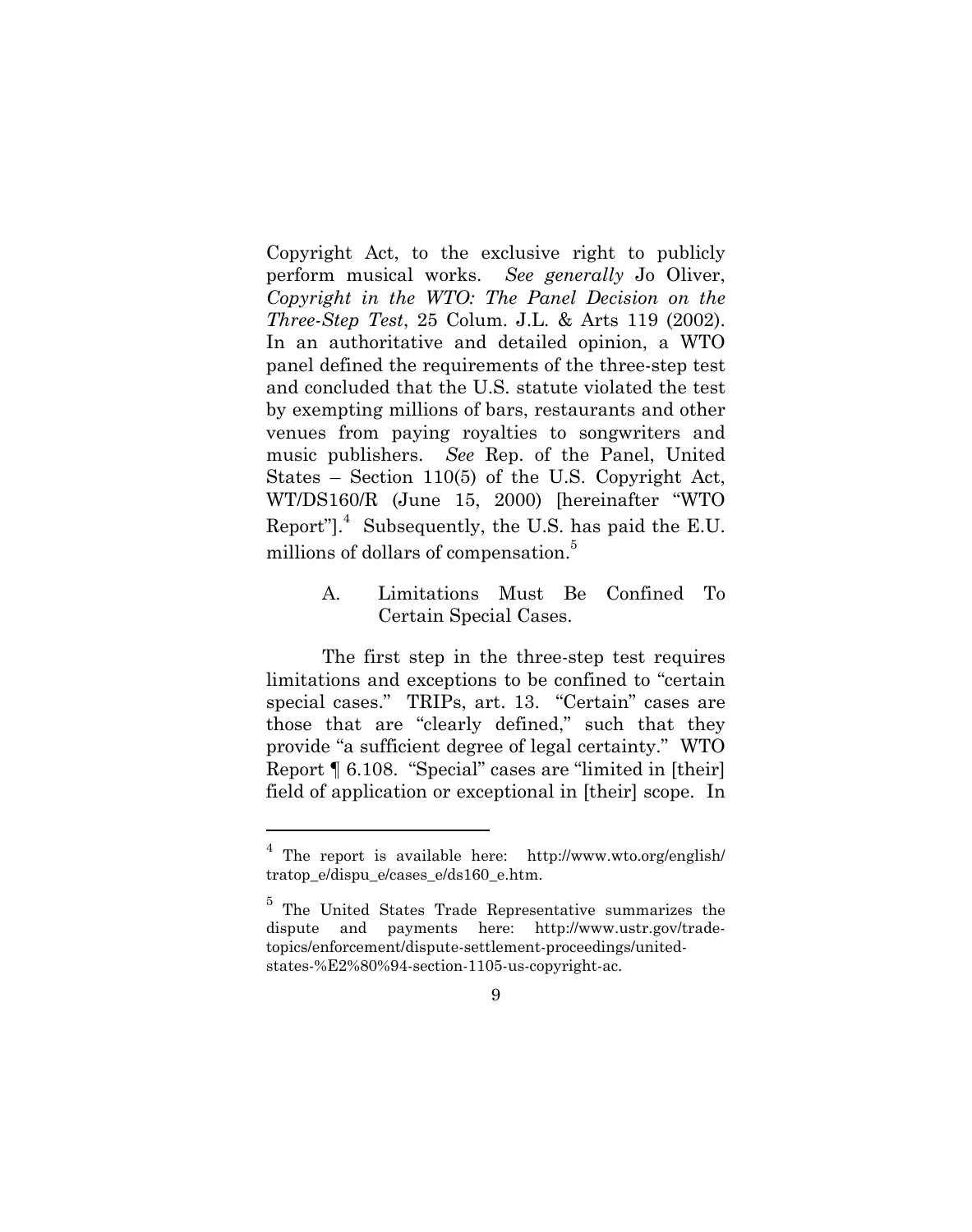other words, an exception or limitation should be narrow in [a] quantitative as well as a qualitative sense." *Id.* ¶ 6.109.

Consistent with this first step of the threestep test, fair use also requires a "case-by-case" analysis. *Campbell v. Acuff-Rose Music, Inc.*, 510 U.S. 569, 577 (1994). The analytical factors identified in the statute's non-exhaustive list, such as the "purpose and character of the use," the "nature of the copyrighted work," and "the effect of the use upon the potential market for or value of the copyrighted work," call out for such individualized consideration. 17 U.S.C. § 107. Thus, fair use decisions cannot validly declare broad, vague swaths of conduct to be categorically lawful for all works, and traditionally they have not done so. Instead, courts must adjudicate the merits of particular instances of copying by specific defendants of certain copyrighted works for specific purposes, as well as the impact of such copying on particular markets.

This Court's opinion in *Harper & Row, Publishers, Inc. v. Nation Enters.*, 471 U.S. 539 (1985) involved unauthorized use of an unpublished manuscript, written by President Gerald Ford, in *The Nation* magazine. The Court emphasized that "fair use analysis must always be tailored to the individual case." *Id.* at 552. Thus, the Court carefully analyzed how the unpublished nature of the copied material, and the significant historical importance of this newsworthy material, impacted the application of the statutory factors. The Court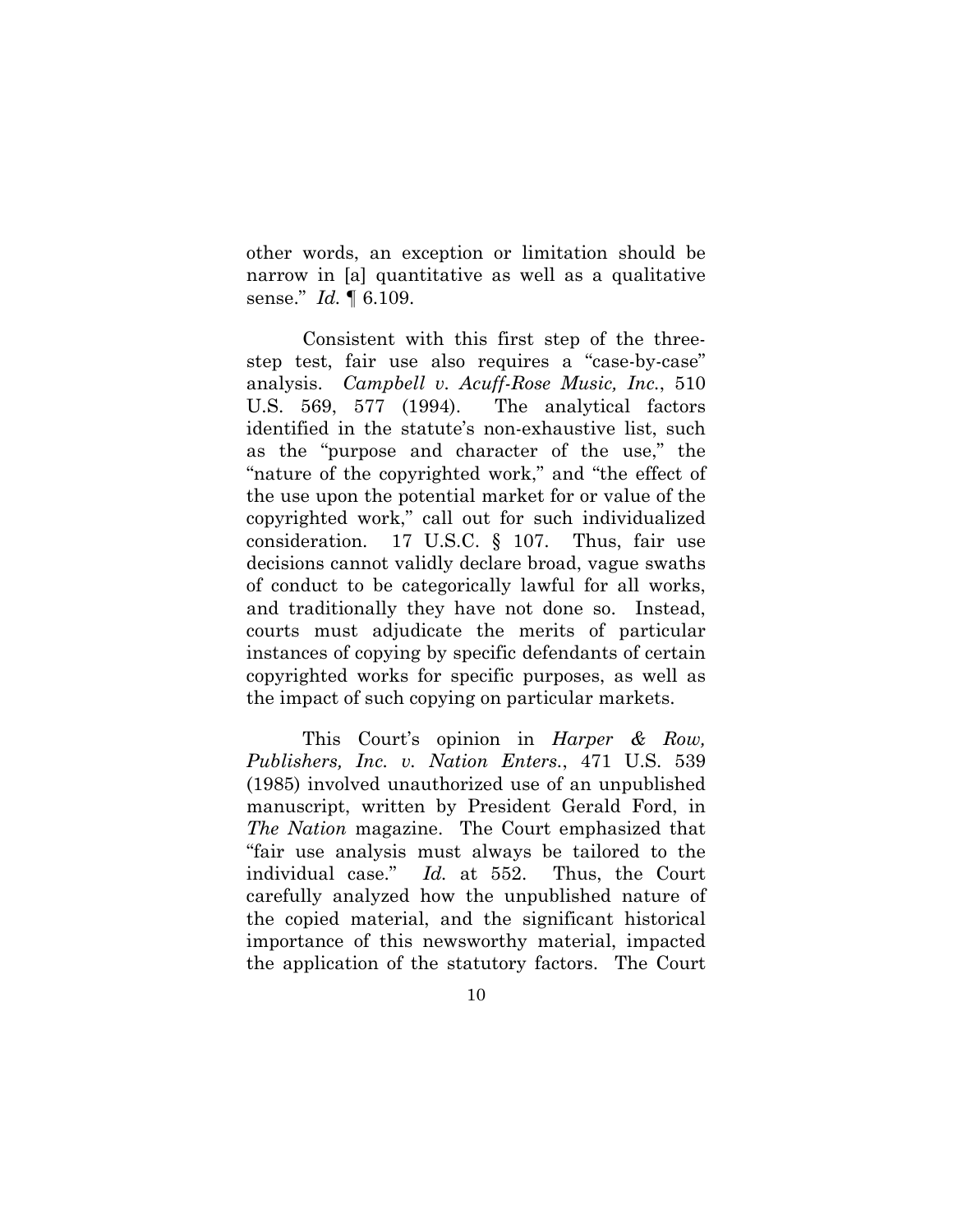concluded that *The Nation* had used too much, stating: "Any copyright infringer may claim to benefit the public by increasing public access to the copyrighted work. But Congress has not designed, and we see no warrant for, judicially imposing, a 'compulsory license' permitting unfettered access to the unpublished copyrighted expression of public figures." *Id.* at 569.

Similarly, in *Sony Corp. of Am. v. Universal City Studios, Inc.*, 464 U.S. 417 (1984), this Court paid close attention to the types of works at issue when conducting a fair use analysis. There, the Court was confronted with whether in-home copying by consumers of over-the-air broadcast television programs for the purpose of later viewing was a fair use. The Court, in finding that such copying could, at times, be lawful, emphasized that the works at issue were televised audiovisual works that viewers were already invited to watch, "free of charge." *Id.* at 449-50.

Finally, in *Campbell*, the Court considered whether a hip hop parody of Roy Orbison's rock n' roll song, *O Pretty Woman*, was a fair use. *Campbell*, 510 U.S. at 571. Rather than announcing a widely applicable rule that all parodies are lawful, the Court cautiously remanded the case to the lower court for more factual finding on exactly what impact the specific parody at issue in that case was likely to have on the specific allegedly infringed work. *Id.* at 594.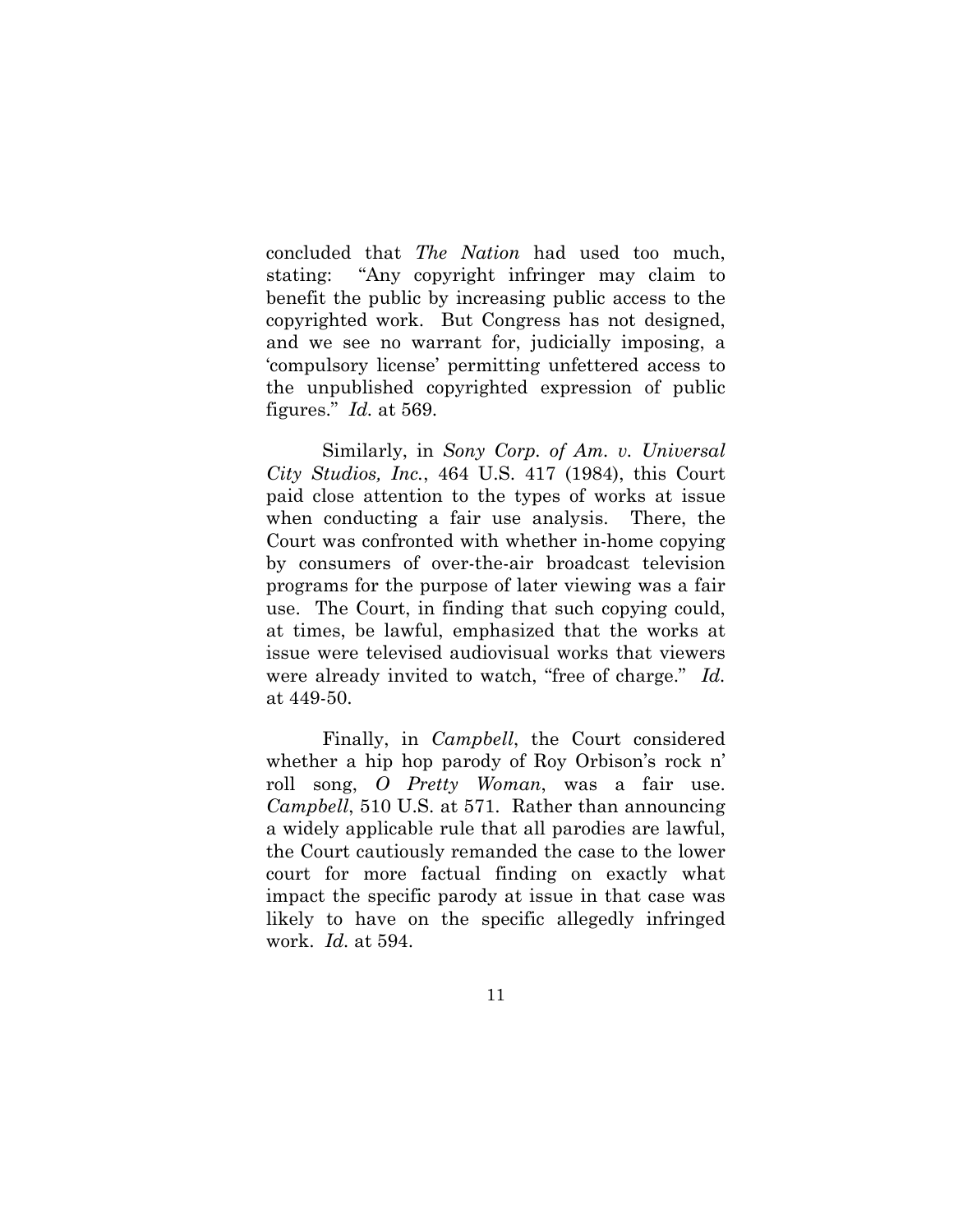The type of analysis contained in this Court's three fair use opinions, which take account of the specific types of works at issue, renders fair use, when properly applied, available as a defense only in certain special cases, as the first of the three steps binding on U.S. courts requires.

### <span id="page-20-0"></span>B. Limitations Must Not Conflict With The Normal Exploitation Of Works.

The second step of the three-step test prohibits limitations and exceptions that conflict with the normal exploitation of works. TRIPs, art. 13. "Normal" exploitations include those that are regular or significant in the current marketplace, as well as those that could become regular or significant in the future as technology progresses. WTO Report ¶ 6.180. A limitation "conflict[s]" with normal exploitations if it "enter[s] into economic competition with the ways that right holders normally extract economic value" from works. *Id*. ¶ 6.183.

Fair use analysis under U.S. law overlaps considerably with this second step when U.S. courts consider the fourth statutory factor, namely "the effect of the use upon the potential market for or value of the copyrighted work." 17 U.S.C. § 107. *See, e.g., Am. Geophysical Union v. Texaco Inc.,* 60 F.3d 913, 930 (2d Cir. 1994) (fourth fair use factor involves assessing what impact a defendant's use could have on all of the plaintiff's "traditional, reasonable, or likely to be developed markets").

12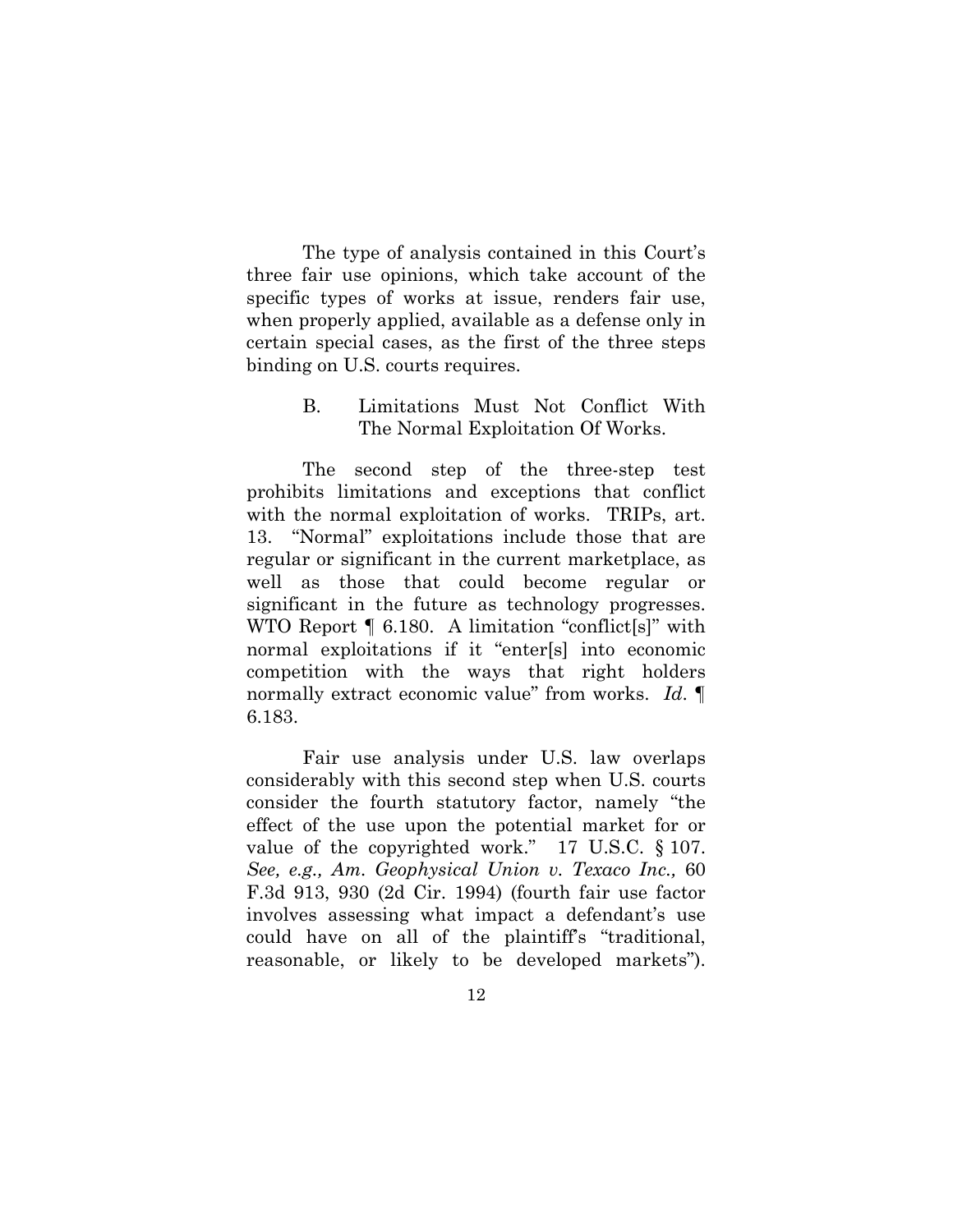Courts also assess, under the first statutory factor, whether the nature of a defendant's use makes it likely to compete with uses that authors typically exploit. *See Harper & Row*, 471 U.S. at 550 ("[T]he fair use doctrine has always precluded a use that '[supersedes] the use of the original.'") (citation omitted). This analysis includes, importantly, determining whether a use is "transformative." *See Campbell*, 510 U.S. at 579 ("The central purpose of this investigation is to see … whether the new work … adds something new, with a further purpose or different character, altering the first with new expression, meaning, or message…"). Where a use is not transformative, the "commercial" nature of a use weighs more heavily against a fair use finding, because commercial uses are more likely to supplant methods of normal exploitation. *See id.* at 590-91.<sup>6</sup>

> <span id="page-21-0"></span>C. Limitations Must Not Unreasonably Prejudice The Legitimate Interests Of Copyright Owners.

The third step in the three-step test prohibits limitations and exceptions that unreasonably prejudice the legitimate interests of copyright owners. TRIPs, art. 13. The "legitimate" interests of

<sup>6</sup> Commercial enterprises cannot stand in the shoes of their customers who make non-commercial uses. *See, e.g.*, *Zomba Enters. v. Panorama Records, Inc.*, 491 F.3d 574, 582 (6th Cir. 2007) ("[T]he end-user's utilization of the product is largely irrelevant; instead, the focus is on whether alleged infringer's use is transformative and/or commercial.").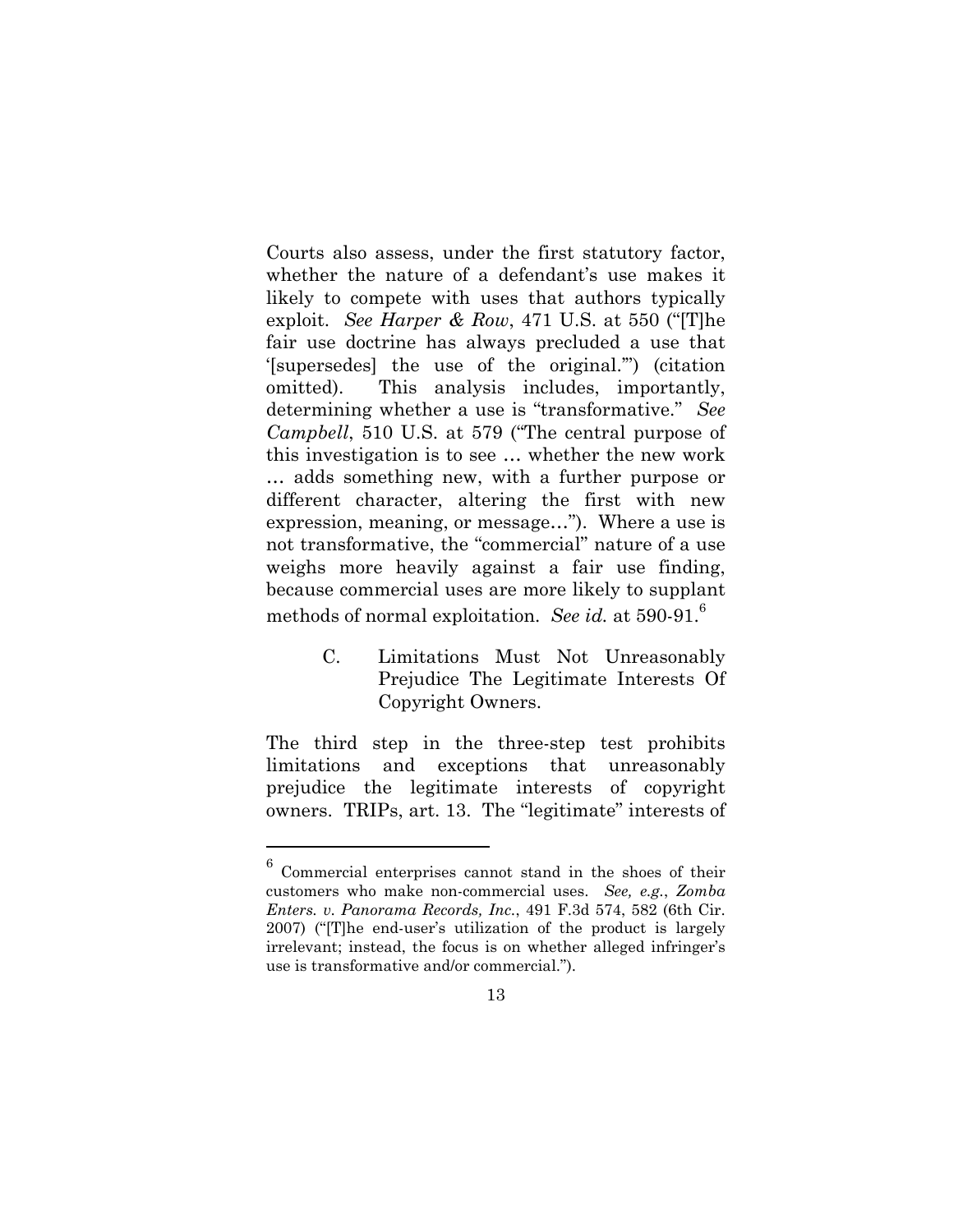copyright owners include those that are consistent with copyright's underlying purpose and goals, both economic and moral. *See* WTO Report ¶ 6.224. A limitation unreasonably prejudices those interests where it "causes, or has the potential to cause, an unreasonable loss of income to copyright owners," if the limitation were widely used. *Id*. at ¶¶ 6.225, 6.226, 6.229. Where allowing an unlicensed use would unreasonably prejudice the legitimate interests of copyright owners, a compulsory license or some form of compensation, at least, must be provided for. *See* Oliver, *supra*, at 169.

As this Court has repeatedly articulated, the purpose of copyright law is to provide incentives for authors and their business partners to generate and disseminate new works of authorship. *See, e.g.*, *Golan*, 132 S. Ct. at 889 ("Our decisions . . . recognize that 'copyright supplies the economic incentive to create and *disseminate* ideas.'") (emphasis in original) (citation omitted); *see also Basic Books, Inc. v. Kinko's Graphics Corp.*, 758 F. Supp. 1522, 1529-30 (S.D.N.Y. 1991) ("The copyright law, through the fair use doctrine, has promoted the goal of encouraging creative expression and integrity by ensuring that those who produce intellectual works may benefit from them.").

In order to ensure that the fair use defense does not undermine these incentives, courts consider, under the fourth statutory factor, whether creative output could be inhibited by allowing a defendant, and all persons similarly situated to that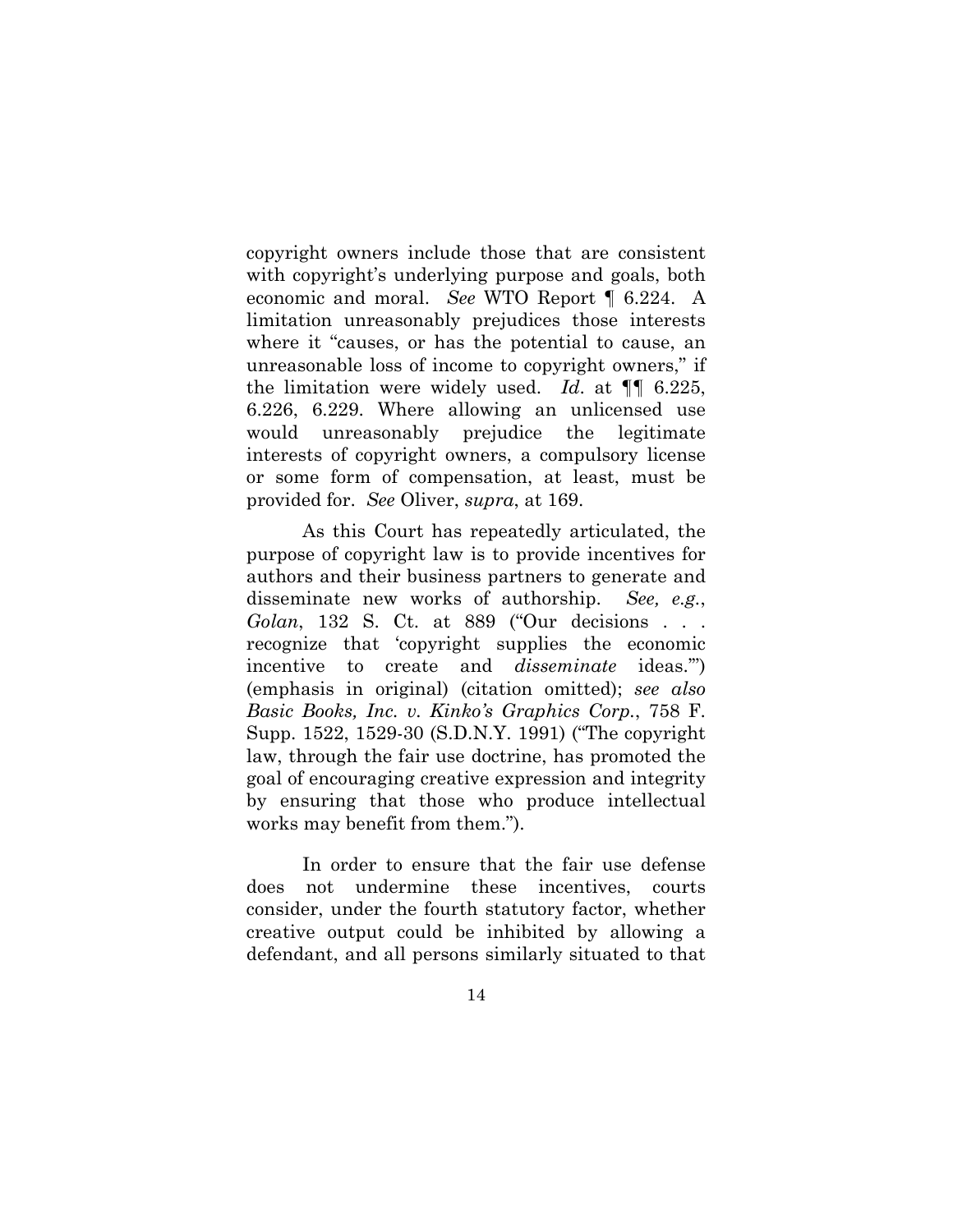defendant, to engage in a use without authorization. *See Campbell*, 510 U.S. at 590 (The fourth U.S. fair use factor "requires courts to consider not only the extent of market harm caused by the particular actions of the alleged infringer, but also 'whether unrestricted and widespread conduct of the sort engaged in by the defendant . . . would result in a substantially adverse impact on the potential market' for the original.") (citation omitted). Thus, the fair use factors, when properly construed, shield creators from the same harms, and protect the public from the same threats to its welfare, that the threestep test is designed to prevent.

### <span id="page-23-0"></span>**II. The Second Circuit Panel's Opinion Below Does Not Meet The International Norm Of The Three-Step Test.**

<span id="page-23-1"></span>A. The Second Circuit Panel Did Not Confine Its Fair Use Holding To Certain Special Cases.

The scope of Google's copying is mindboggling. The Internet giant has copied tens of millions of books. Anything between two covers was fair game, without regard to whether the books were in-print or out-of-print; whether they were published last week, last year, or 50 or 100 years ago; whether their contents were fiction or non-fiction, prose or poetry; whether they were first published in the U.S. or abroad; whether they were best sellers or self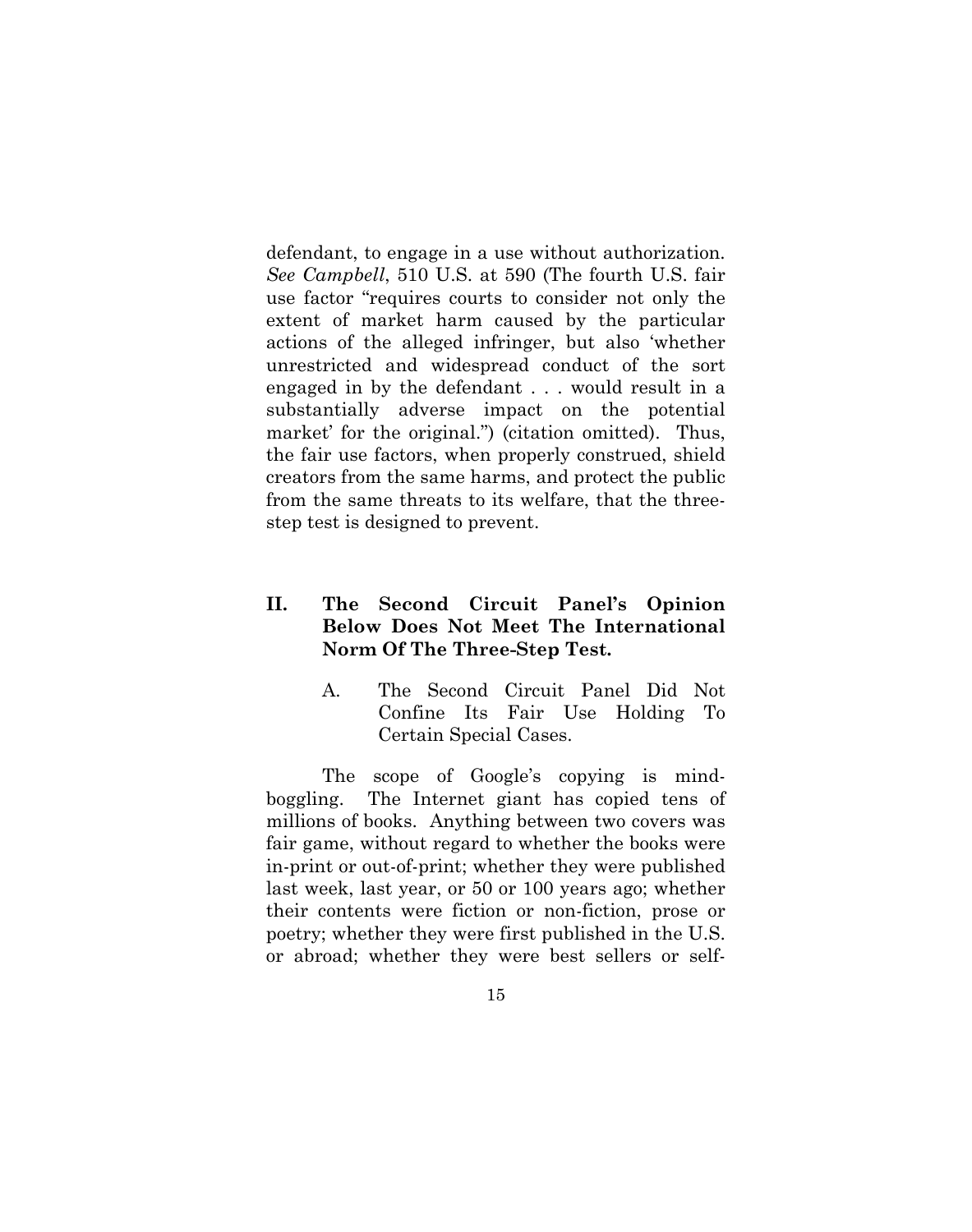published works of obscurity. Compilations, reference books, romance novels, technical manuals, and works of literary criticism, for example, were all digitized verbatim and *in toto*.

Perhaps due to the unprecedented amount of copying at issue here, the Second Circuit did not analyze the nature of each copied work separately; nor did it even attempt to engage in a "case-by-case" analysis of any of the categories into which these works could reasonably have been classified. *See Authors Guild v. Google, Inc*., 804 F.3d 202, 220 (2d Cir. 2015) ("The second [fair use] factor has rarely played a significant role in the determination of a fair use dispute."). Instead, just as Google copied every book without discrimination or differentiation, so too the court below considered all this copying *en masse*, and concluded that all of it was lawful because it serves the beneficial purpose of "provid[ing] valuable information about the original [works]." *Id.*

This approach disrespected the long U.S. legal tradition of requiring nuanced analyses of fair use defenses, and cannot be squared with the binding obligation that U.S. law confine exceptions to copyright protection to "certain special cases." TRIPs, art. 13. It is self-evident that the operation of any of the section 107 statutory factors, or of the second and third "steps" of the international threestep test, could vary dramatically among the different categories of publications involved. While *Amici* recognize that the unprecedented scope of

16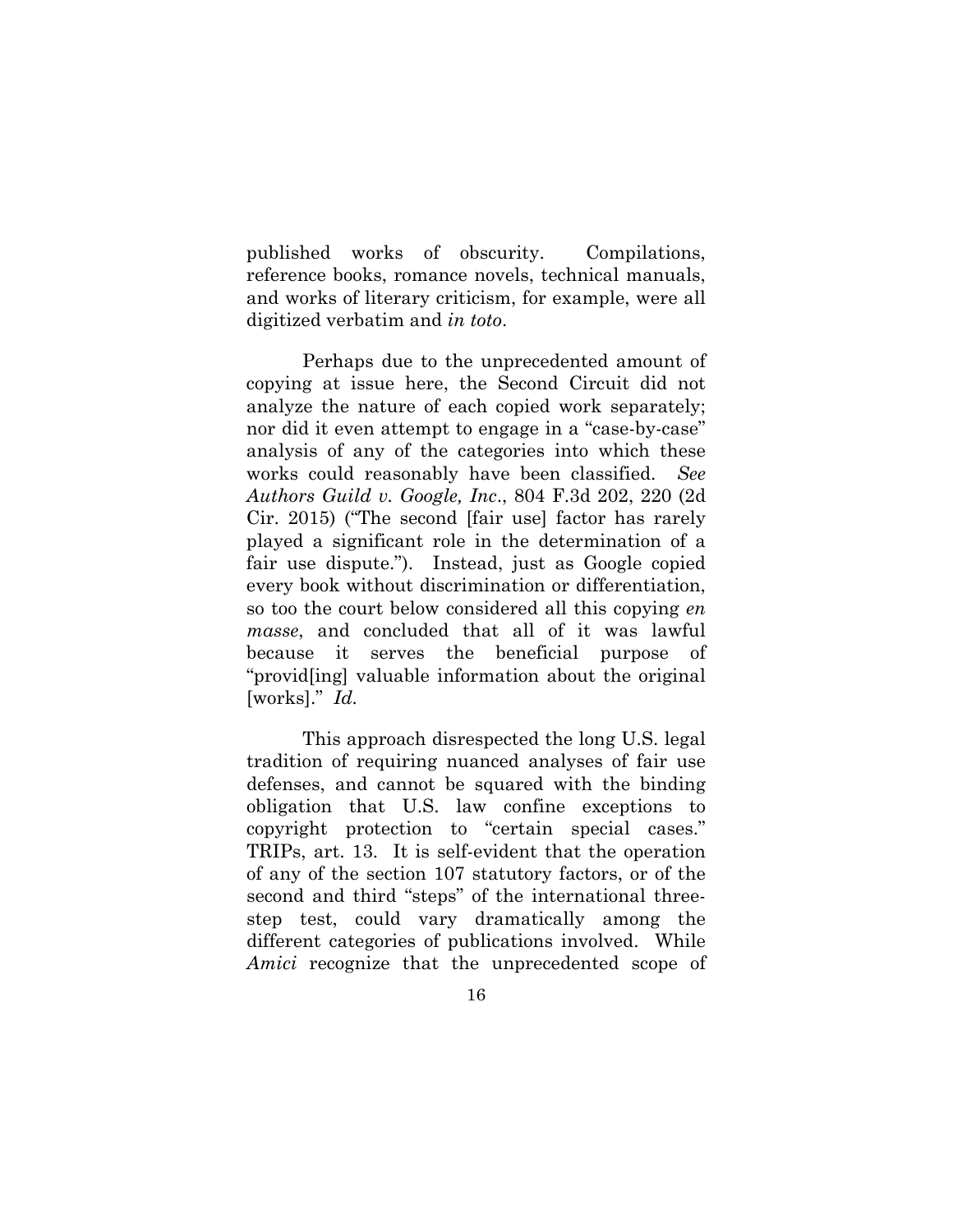mass-digitization projects such as Google's puts the long-standing norm that fair use must be assessed on a "case-by-case" basis under considerable stress, that norm was authoritatively established by this Court in *Campbell*, 510 U.S. at 577, and other cases, and the court below was bound to follow it.<sup>7</sup> As well, it defies logic that an exception to copyright protection that allows every book in massive university libraries to be copied in its entirety, without discriminating among the differential impacts of such copying on different categories of works or the different audiences they seek to serve, could be considered an exception that applies only to "certain special cases." Since a copyright exception must satisfy all three of the steps in the international standard in order to be acceptable (Oliver, *supra*, at 150-51), the divergence between the first step and the approach taken by the court below should be sufficient by itself to require a remand.

> <span id="page-25-0"></span>B. The Second Circuit Panel Did Not Take Into Account The Normal Expectations And Legitimate Interest Of Copyright Owners In Entering And Developing Markets For Digital Exploitation Of Their Works.

 $7$  Other Circuit Courts have done so in their fair use cases, even when numerous individual works were involved. *See, e.g.*, *Cambridge University Press v. Patton*, 769 F.3d 1232, 1259 (11th Cir. 2014) ("applying the four [statutory] factors to *each work* at issue") (emphasis added).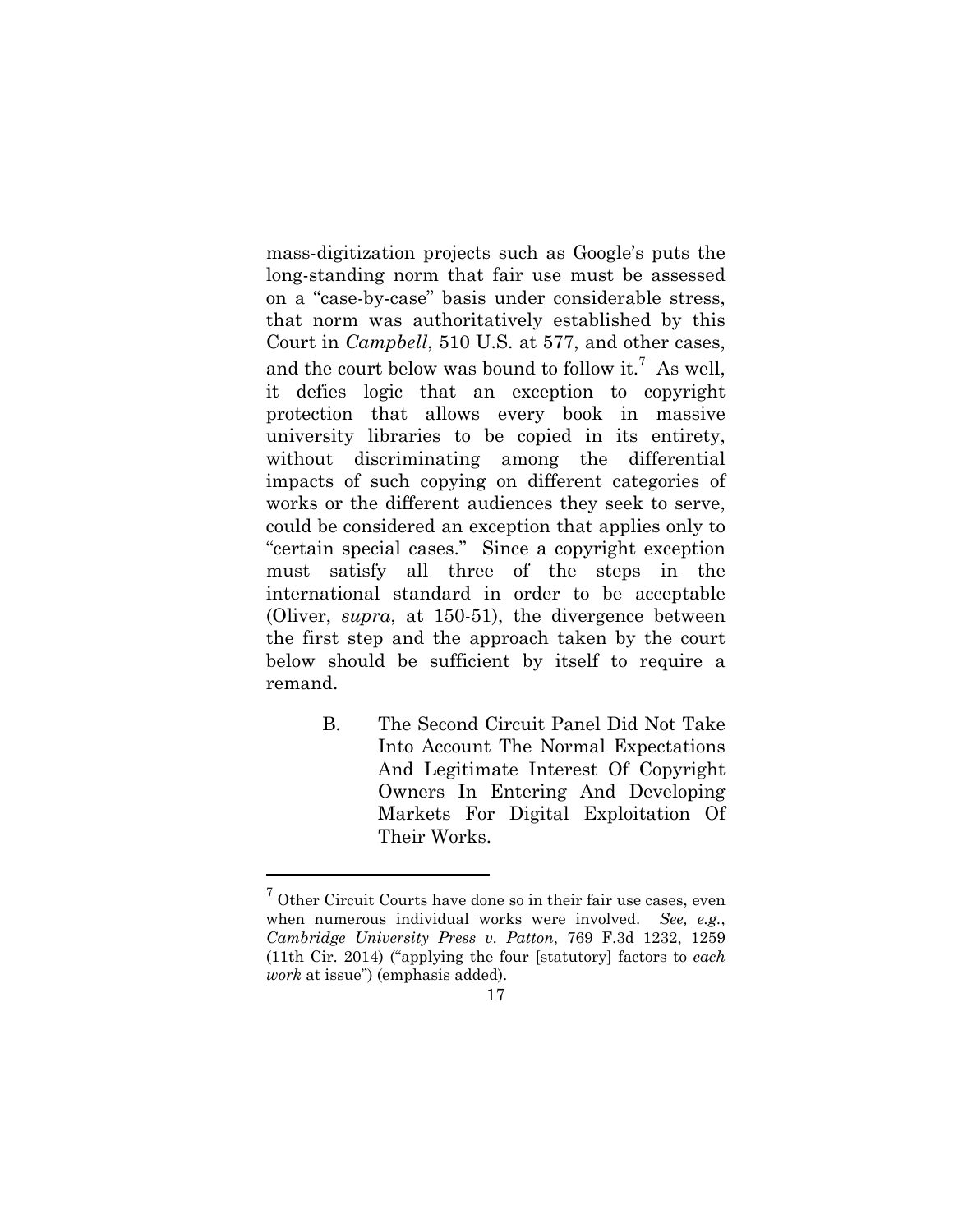Markets for mass digitization of books are already emerging in the U.S. and abroad. As the U.S. Copyright Office discussed in its 2011 report, *Legal Issues In Mass Digitization: A Preliminary Analysis and Discussion Document* [hereinafter "Legal Issues"],<sup>8</sup> the Nordic countries (Denmark, Finland, Iceland, Norway and Sweden) have had in place for some years privately-negotiated, collective licensing agreements, buttressed by statutes that extend their terms to significant numbers of works. More recently, the European Commission facilitated a privately-negotiated memorandum of understanding ("MoU") regarding the digitization and making available of out-of-print works by nonprofit libraries through collective licenses.<sup>9</sup> *Id.*  Since that time, several E.U. countries have adopted schemes to implement such licensing practices.<sup>10</sup> Id.

As the world increasingly becomes an interconnected, digital marketplace, exploiting opportunities for digital distribution and display is

<sup>8</sup> The report is available here: http://copyright.gov/docs/ massdigitization/USCOMassDigitization\_October2011.pdf.

<sup>9</sup> The MoU is available here: http://ec.europa.eu/ internal\_market/copyright/docs/copyright-infso/20110920 mou\_en.pdf.

 $10^{10}$  South Korea has also adopted a regime for mass digitization within libraries whereby the libraries compensate copyright owners. *See* Copyright Act of the Republic of Korea, art. 31(3) and (5), *available at* http://www.wipo.int/wipolex/en/ text.jsp?file\_id=190144.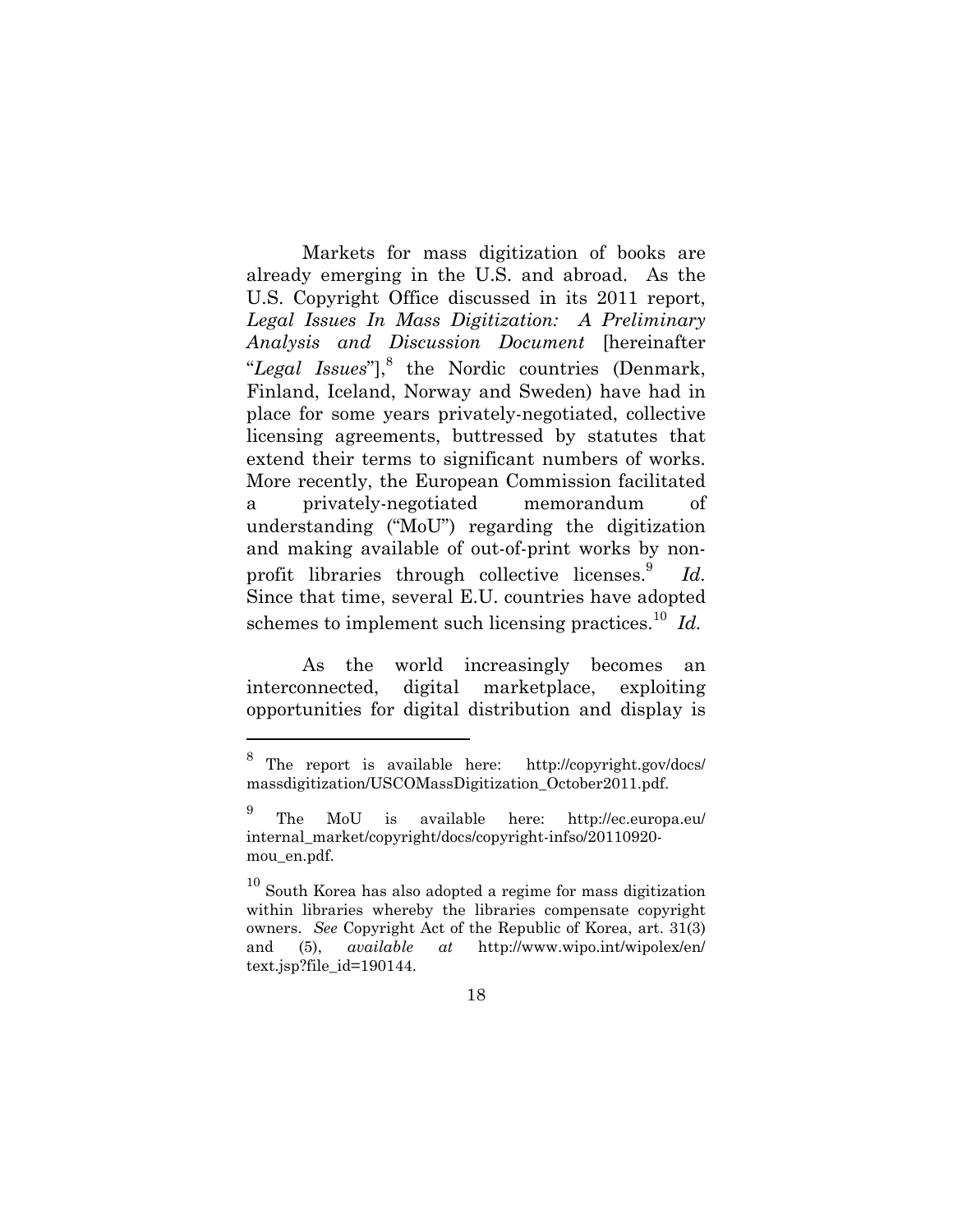increasingly "normal." Google's commercial massdigitization project effectively pre-empts publishers' negotiations with potential licensees, and thus conflicts with, and unreasonably prejudices, publishers' efforts to compete in the digital arena.<sup>11</sup> For example, the ability of Google to make unauthorized databases available for free interferes with the launch of licensed databases, including those which could provide more unrestricted access to books – and thus could be of greater and more certain public benefit – than what even the Second Circuit panel's vague conception of fair use allows Google to offer.

Even to the extent that the court below was correct that Google's "snippet view" product "adds importantly to the highly transformative purpose" (Pet. 19a), a look at the international experience would have undermined its assumption that a finding of non-infringement was required in order for such a product to come to market. Leading courts in several European jurisdictions (all of them adherents to the Berne Convention and subject to its three-step test) have ruled that commercial products that make similar "snippets" available were infringing under applicable copyright laws. *See e.g.*, *Editions Seuil SA v. Google Inc.*, Tribunal de Grande

<sup>&</sup>lt;sup>11</sup> Google benefits commercially because the availability of digitized books through the Google search engine draws users to Google's service. "Google is profit-motivated and seeks to use its dominance of book search to fortify its overall dominance of the Internet search market..." *Authors Guild*, 804 F.3d at 218.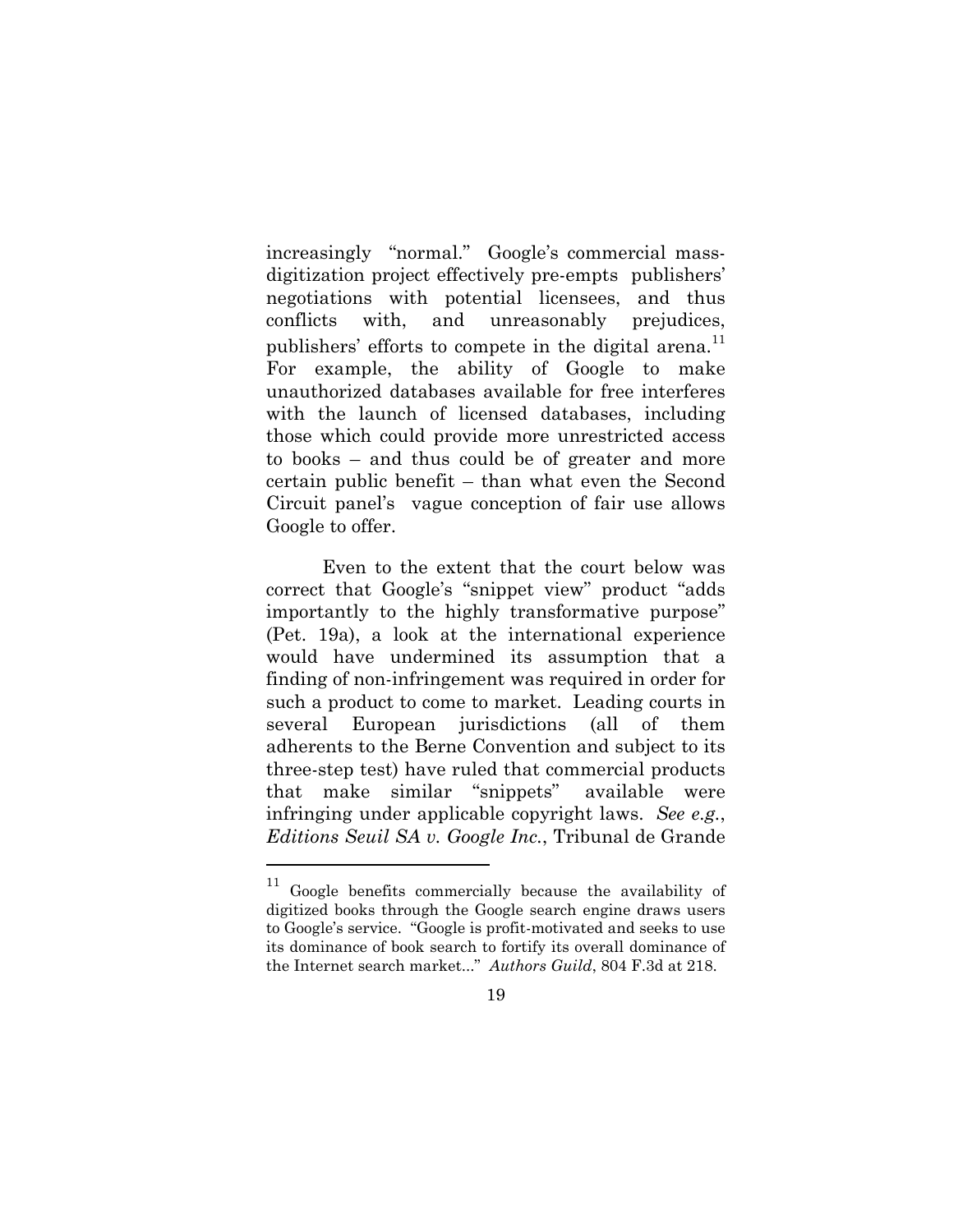Instance [Court of First Instance] Paris, 3e ch., 2e sec. Dec. 18, 2009, RG No. 09/00540 (Google Book project infringing under French copyright law); *Google Inc. v. Copiepresse*, Cours d' Appel (CA)/Hoven van Beroep (HvB)[Courts of Appeals] Bruxelles, 9e ch. May 26, 2011, R No. 2011/2999 No. 817 (provision of snippets from news articles infringing under Belgian copyright law); Case C-5/08, *Infopaq Int'l A/S v. Danske Dagblades Forening*, 2009 E.C.R. I-06569 (same, Court of Justice of European Union applying European Union Copyright Directive in case arising from Denmark). However, the ultimate outcome in these markets was the provision of similar services under licenses from the copyright owners. Eric Pfanner, *In France, Publisher and Google Reach Deal*, N.Y. Times, Aug. 26, 2011, at B5 (regarding Editions du Seuil settlement); Thierry Geerts, *Partnering with Belgian News Publishers*, Google Europe Blog (Dec. 12, 2012), http://www.googlepolicyeurope. blogspot.jp/2012/12/partnering-with-belgian-newspublishers.html (regarding relationship between Copiepresse and Google following litigation).

If judicially sanctioned unfair competition from Google reduces incentives for the development of licensed services, those valuable and socially beneficial business models may never see the light of day. Consumers will end up with fewer options and less access – not more. Furthermore, the legitimate interest of copyright owners to be compensated for the systematic commercial use of their works is completely ignored.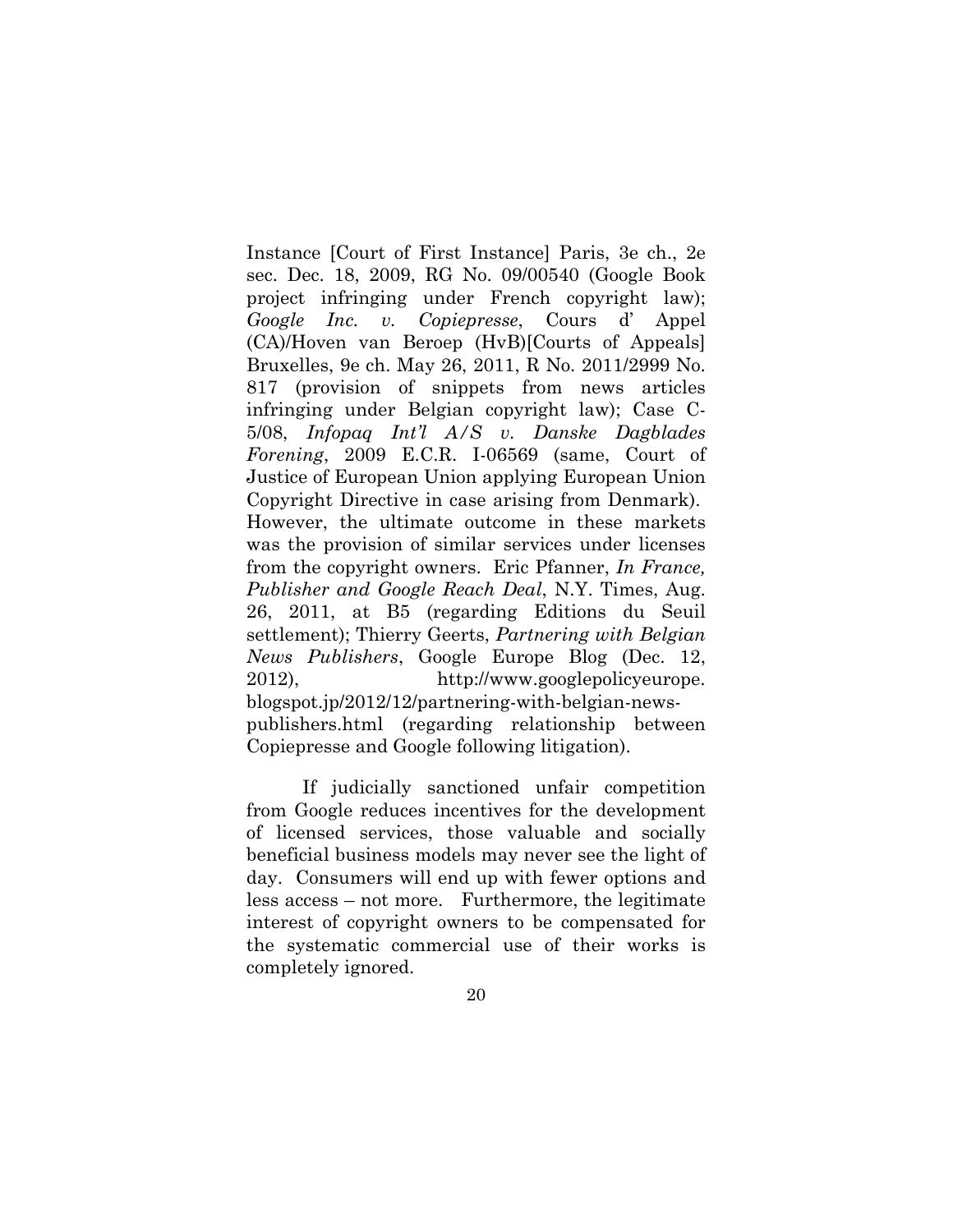As this Court has recognized, almost all commercial, non-transformative uses, such as Google's, that do not involve the creation of new works of authorship, present this kind of unfair competition with authorized offerings. *See Campbell*, 510 U.S. at 590-91 (market harm may be presumed or inferred in cases involving "mere duplication for commercial purposes"). Since *Campbell*, at least three Circuits have interpreted the "transformative use" standard to require some incorporation of the allegedly infringed work, or some portion thereof, into a new work of authorship. *See* Petition at 19-22 (discussing *Video Pipeline, Inc. v. Buena Vista Home Entertainment, Inc.*, 342 F.3d 191, 195 (3d Cir. 2003), *Princeton University Press. v. Michigan Document Services, Inc.*, 99 F.3d 1381, 1389 (6th Cir. 1996) (*en banc*), and *Cambridge University Press v. Patton*, 769 F.3d 1232 (11th Cir. 2014)).

Such a standard respects *Campbell*'s warning that "mere duplication for commercial purposes" is likely to have harmful effects. In contrast, the Second Circuit's expansive definition of "transformative," which lacks any contours and merely asks whether a use has public benefits, has a tendency to overwhelm any objective consideration of the normal expectations and legitimate interests of copyright owners – notably, the expectation to be able to license uses of their works, and the legitimate interest to receive compensation for doing so**.** Such an approach undermines the objectives of U.S. copyright law; but by threatening the welfare of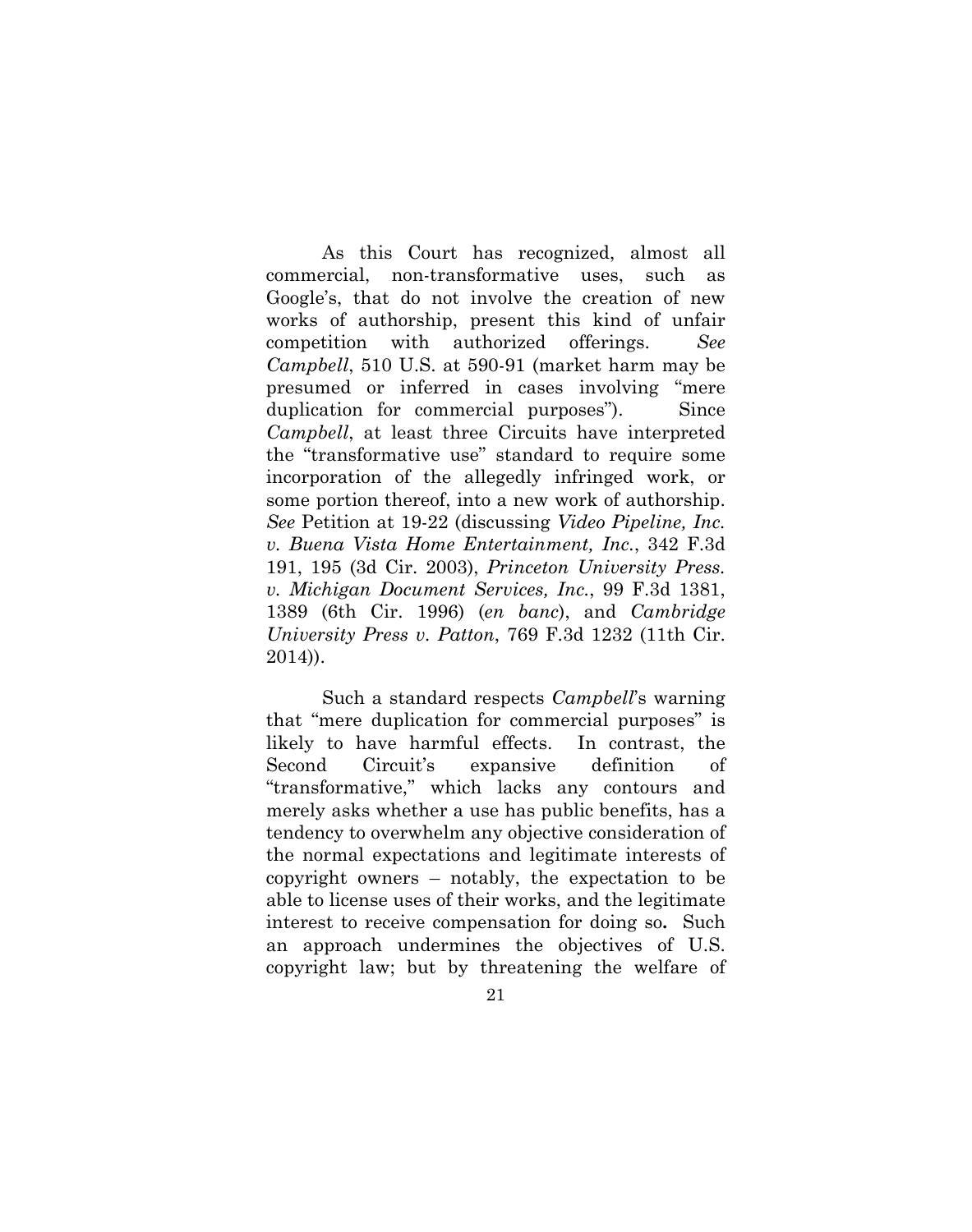individual copyright owners and weakening the economic scheme for stimulating creative production, it also falls short of satisfying the second and third prongs of the three-step test that the U.S. is obligated to respect in applying its fair use doctrine.

The Google model approved by the court below undermines the ability of our copyright laws to provide the public with the maximum amount of access to creative works. Allowing an unauthorized, profit-seeking corporation to sneak behind the fair use curtain in order to develop a service of limited utility, without compensating anyone other than the libraries who enabled the unauthorized copying, is a long-term recipe for *reducing* public access to books. At the very least, Google should be required to pay some remuneration to the copyright owners whose works Google is making available to the public in a manner that effectively crowds out any potential licensees who would pay for licenses in order to offer more user-friendly databases to the public for a fee. *See eBay Inc. v. MercExchange, LLC*, 547 U.S. 388, 392-93 (2006) (infringing offerings need not be permanently enjoined if the circumstances presented justify ordering the defendant to instead compensate copyright owners for making the infringing use).

#### <span id="page-30-0"></span>**CONCLUSION**

*Amici* respectfully submit that the Court should grant *certiorari*. In this case, which involves an extraordinary – indeed, unprecedented – amount of copying and dissemination of copyrighted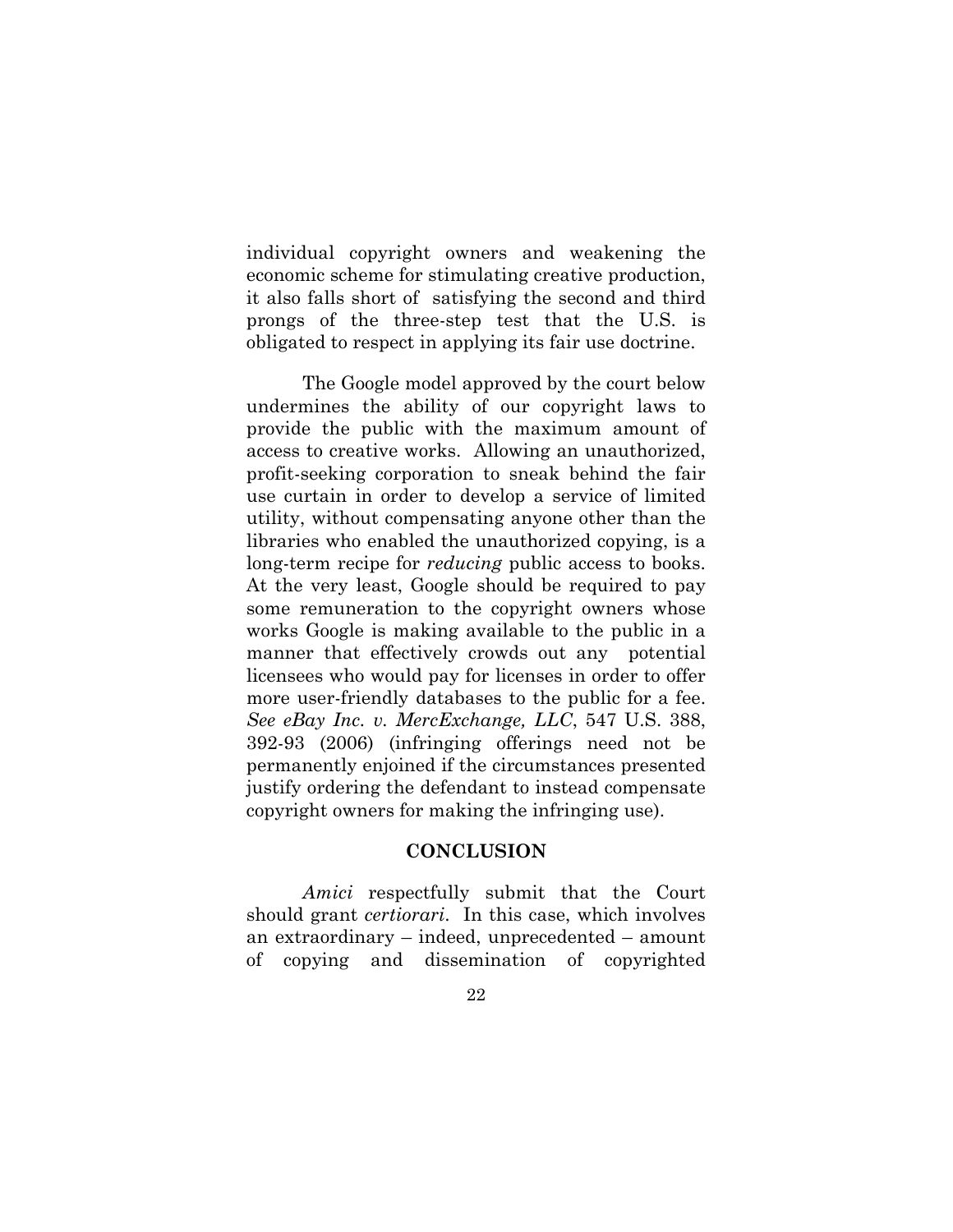expression, it is essential that the Court consider the international implications of the Second Circuit's sweeping ruling. *See Graham v. Florida*, 130 S. Ct. 2011, 2034 (2010) (looking to "the laws and practices of other nations and international agreements" as relevant to statutory interpretation). If the Second Circuit panel's view of "transformative use" takes hold, the United States' venerable fair use doctrine might evolve into an unbounded exception that runs afoul of numerous international obligations that our nation has solemnly taken on by entering into agreements and treaties. That would not only injure authors and publishers, but also place our country out of step with the rest of the world and, ultimately, harm the public.